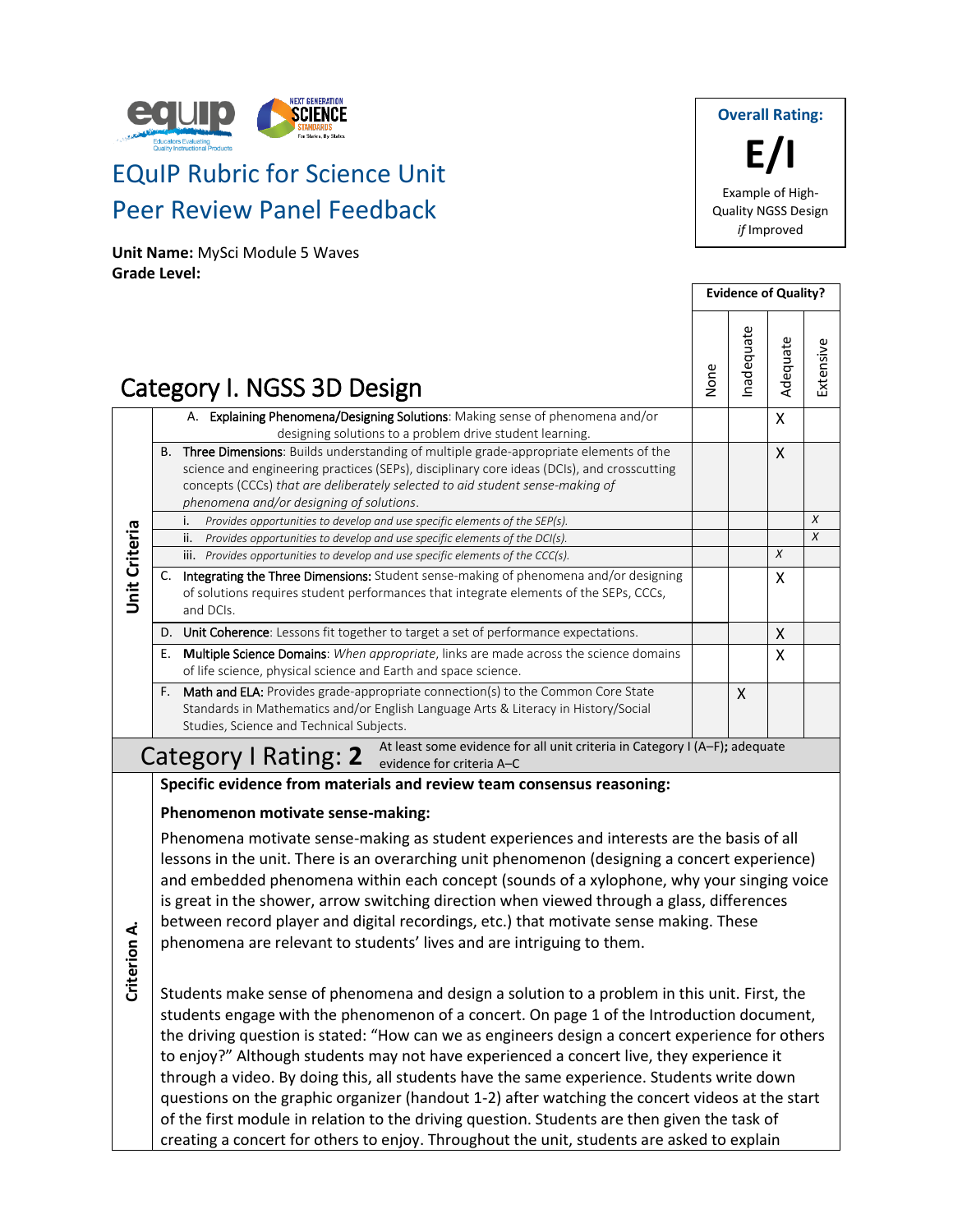phenomena in their learning logs for the driving question in each of the four concepts in the module.

### **Lessons support sense making:**

Lessons support students in making sense of phenomenon. In general, lessons are designed for students to interact with content of the phenomenon in many ways (videos, modeling, readings, etc.). Students then draw conclusion or identify relationships based on those interactions and finally circle back to explain the phenomenon.

In Concept 2, students explore the high-interest phenomenon of how a singer can shatter a wineglass with their voice. Students watch videos of the phenomenon, hear scientific discussion of what is occurring and then use a model to explain how sound waves cause the phenomenon. In Concept 3, students move through stations and they apply scientific concepts to explain how light's behavior causes many phenomena they encounter in their everyday lives.

Students are prompted to ask questions and revise thinking about the phenomenon to motivate sense making and problem solving for the concert experience:

- Concept 1- at the end of stations (handout 1-4).
- Concept 2- at the end of CER (handout 2-12).
- Concept 2- at the end of Sound Wave Interactions stations (handout 2-18).

### **Engineering lessons are integrated with DCI content:**

The entire unit is developed around students making sense of sound and light waves to help design a solution of an enjoyable concert experience. Students also make sense of digital vs. analog music synthesizers for mixing music for the concert experience. All of this leads to the performance task where students apply their knowledge by choosing the design elements that make an ideal concert experience, including space, sound, and light.

#### **Suggestions for improvement:**

### **Phenomenon motivate sense-making:**

Provide a prompt for teachers to elicit students' prior experiences attending concerts or other concert hall settings either in discussion or on handout 1-2 in order to connect to student lives. (This was done at the start of Concept 3)

### **Lessons support sense making:**

Many of the lessons provide prompts and guiding questions that lead students to sense making. It seems that students can do more sense making on their own.

### **Engineering lessons are integrated with DCI content:**

Although heavy on physical science, good integration of ESS and LS DCIs.

**Specific evidence from materials and review team consensus reasoning:**

### **Opportunities to develop and use SEPs**:

- **Criterion B.** There is extensive use of SEPs in this unit. This column shows many, but not all, examples found in the unit. Every SEP was incorporated.
- **SEP.1** Asking Questions

*Ask questions that arise from careful observation of phenomena, models, or unexpected results, to clarify and/or seek additional information*.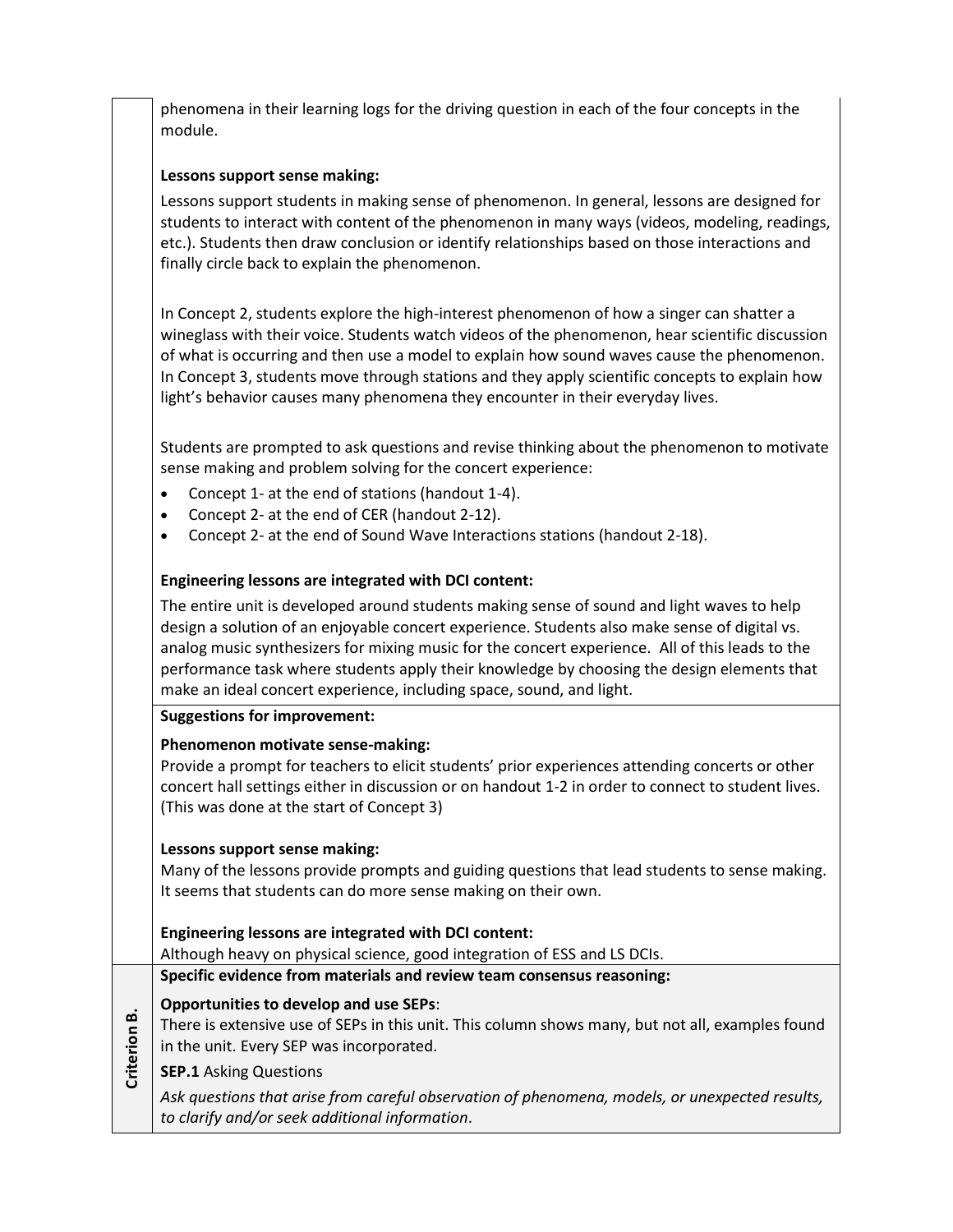- In Concept 2, students are prompted to ask questions about why we dislike our voices in recordings but like the sound when we sing in the shower, Session 6, Cycle 2.
- In Concept 3, students are prompted to ask questions about the light exploration stations (handout 3-3) in order to formulate a testable question to investigate.
- In Concept 3, students are prompted to ask questions about sunscreen (handout 3-8).

### **SEP.2** Models

*Develop and/or use a model to predict and/or describe phenomena*.

*Develop and/or revise a model to show the relationships among variables, including those that are not observable but predict observable phenomena*.

- In Concept 1, the Elicit and Engage sessions, students model waves using wave machines to find patterns in the behavior of waves. Students create wave machines and discuss possible limitations of the wave model (handout 1-3 and 1-4).
- In Concept 1, in the Explore sessions, students use computerized models and the wave machine model to discover the characteristics of waves and relationships between these characteristics. Students use PBS Learning media simulations of a pendulum to interact with amplitude and frequency computer models and wave motion (transverse and longitudinal) (handout 1-4).
- In Concept 1, the Elaborate session asks students to model and apply P and S waves to explain the destruction resulting from seismic waves.
- In Concept 2, students create a model of an eardrum (Handout 2-9) and are asked about the limitations of their model.
- In Concept 2, students create a model of how sound interacts with different materials in handout 2-15 and then revise in handout 2-17 and identify strengths and limitations of the model.
- In Concept 4, students model analog and digital synthesizers (handout 4-3).

*Develop a model to describe unobservable mechanisms*.

- In Concept 1, students use a slinky in station 1 to model transverse and longitudinal waves (handout 1-4).
- Students draw models of transverse and longitudinal waves in handout 1-8 after using slinky models in session 5.
- In Concept 1, students interact with PHeT "Waves on a String" model and discuss the relationship between energy and amplitude (handout 1-4).
- In Concept 2, students use information from scientific texts to revise a model of sound waves.
- In Concept 2, students use PHeT simulation on sound and Noise-O-Matic to show a visual representation of sound.
- In Concept 2, students create a sound wave model and revise in later lessons (handout 2-6).
- In Concept 2, students create and revise a sound wave interference model after participating in stations in handout 2-19.
- In Concept 3, students develop models to relate brightness with amplitude and color with frequency.
- In Concept 3, students create models of light waves in handout 3-7.

*Develop and/or use a model to generate data to test ideas about phenomena in natural or designed systems, including those representing inputs and outputs, and those at unobservable scales*.

• In the Performance Task, students develop a model for their design of the structure for the concert stage and venue that will optimize the sound and light experience.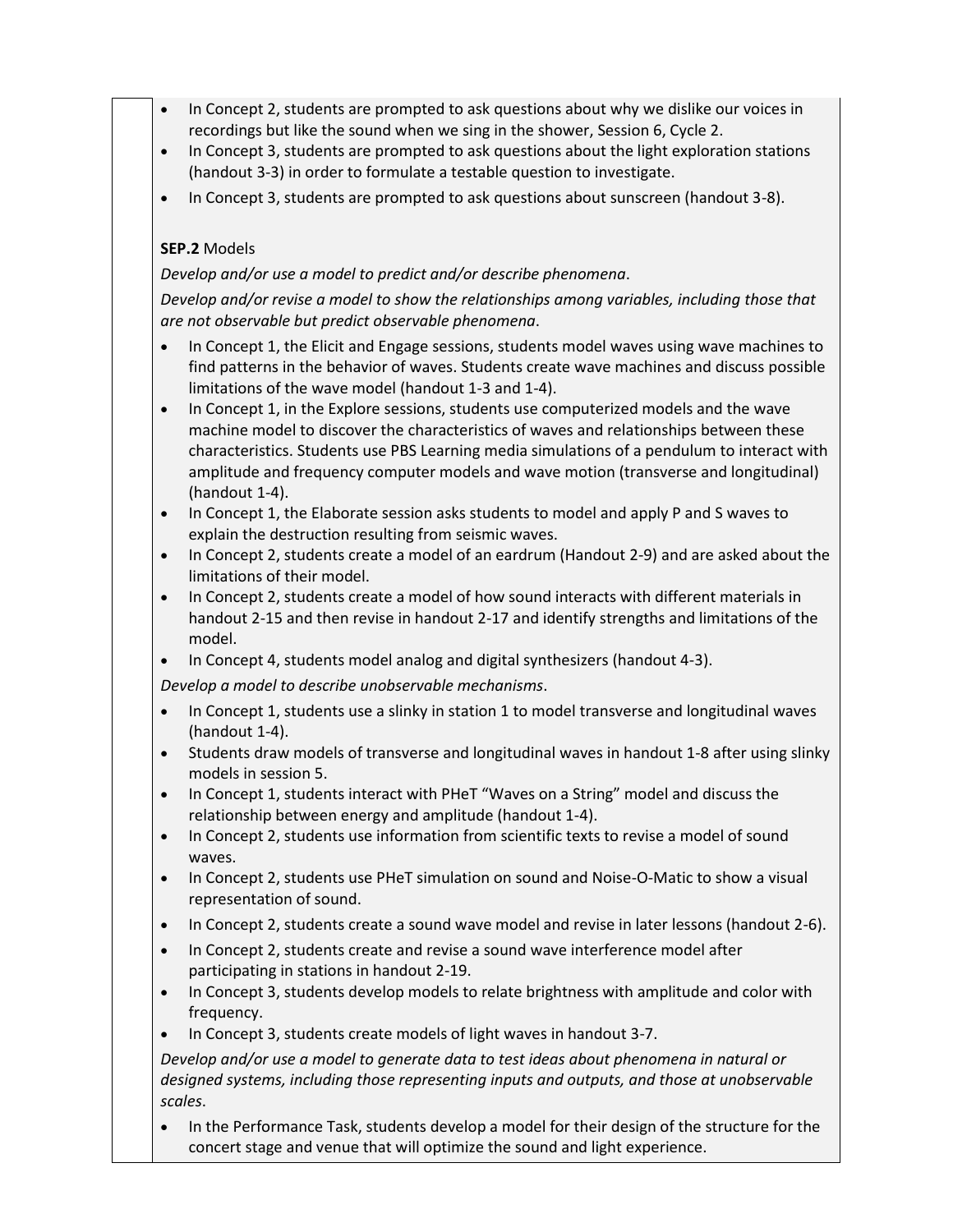### **SEP.3**. Planning and Carrying Out Investigations

*Conduct an investigation and/or evaluate and/or revise the experimental design to produce data to serve as the basis for evidence that meet the goals of the investigation*.

- In Concept 2, students experiment with how sound travels and interacts in Handout 2-14 and 2-15.
- In Concept 3, students formulate testable questions and design investigations to determine how different media affect the behavior of light.
- In Concept 3, students investigate light behavior in exploration stations (handout 3-3).
- In Concept 3, students design their own investigation on colored light (handout 3-4).
- In Concept 3, students investigate UV rays using UV beads in handout 3-8.

## **SEP.4** Analyzing Data

*Analyze and interpret data to provide evidence for phenomena*.

- In Concept 2, students use data from a decibel meter to analyze and interpret data to relate how loudness is affected by force used to produce the sound and distance from the sound's source.
- In Concept 3, students use data from heat lamp activity to interpret data set in question 7 about the beaches in Greece (handout 3-3).
- In Concept 3, students collect and analyze data in student designed light investigation (handout 3-4).

### **SEP.5** Mathematical thinking

*Use mathematical representations to describe and/or support scientific conclusions and design solutions*.

In Concept 1, the Explore sessions use wave on a string model to determine the mathematical relationship between amplitude and energy.

### **SEP.6** Explanations

*Construct an explanation using models or representations*.

- In Concept 1, the Elaborate session asks students to model and apply P and S waves to explain the destruction resulting from seismic waves.
- In Concept 2, students are prompted to use evidence to support their claim about the two variables that impact the loudness of a sound in handout 2-5.
- In Concept 2, in handout 2-12, students are asked to complete a CER to address the phenomenon related to how the harp makes different pitched sounds because of the length of string.
- In Concept 3, students are prompted to cite evidence to support the claim they agree with in question 7 (handout 3-7).
- In Concept 4, students complete a CER to provide evidence that digital signals are more reliable than analog signals (handout 4-5).

*Construct an explanation that includes qualitative or quantitative relationships between variables that predict(s) and/or describe(s) phenomena*.

• In Concept 2, students interpret patterns in data comparing length of tuning forks to the size of the wavelengths being produced to determine relationships among wavelength, frequency, pitch, energy, and length of tuning forks.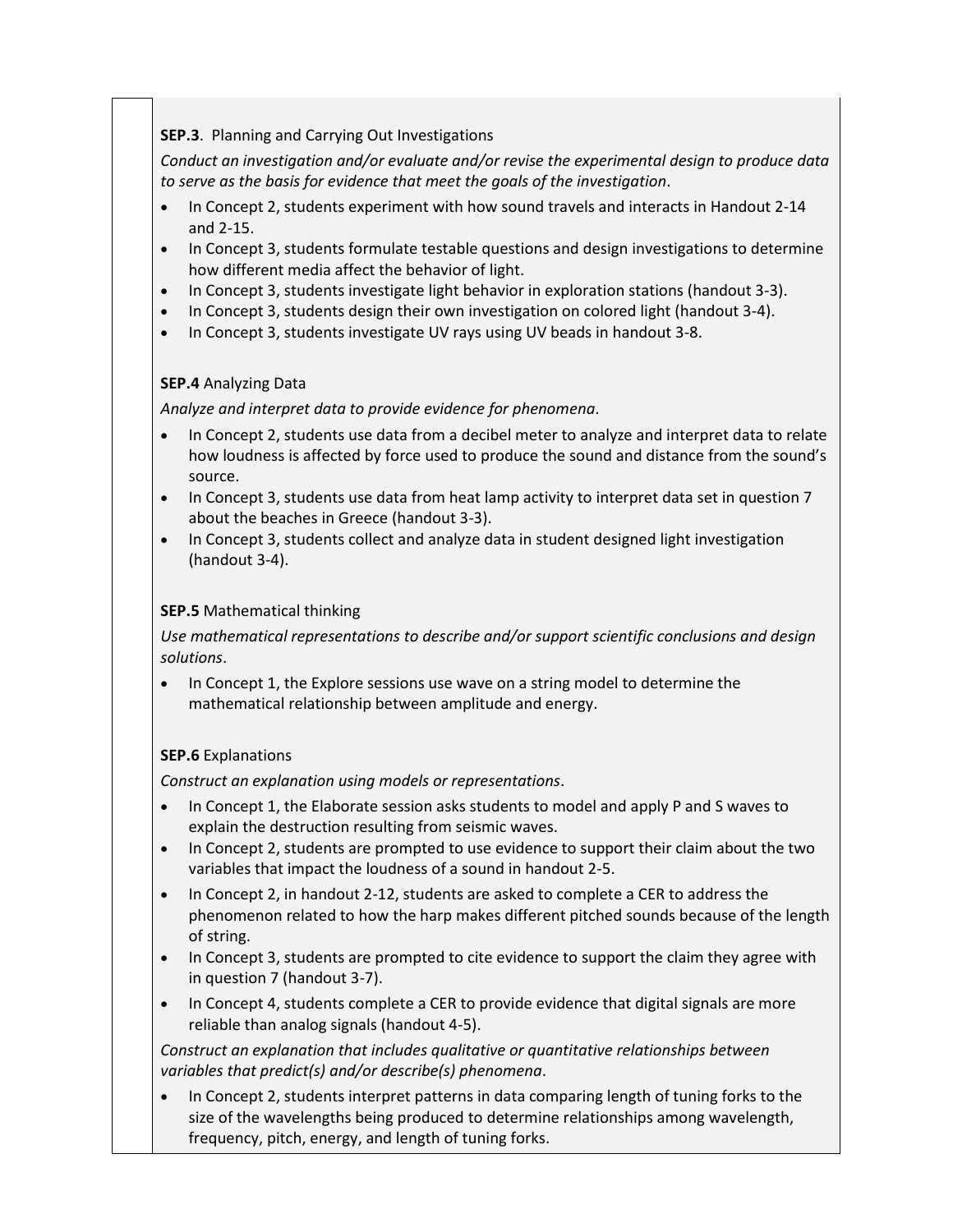*Apply scientific ideas, principles, and/or evidence to construct, revise and/or use an explanation for real-world phenomena, examples, or events*.

- In Concept 1, students are prompted to use evidence from readings and activities to agree with a claim that either energy is lost in a wave or that it is conserved in a wave.
- In Concept 2, students use scientific ideas to explain the role of resonance in using sound to shatter glass.
- In Concept 2, students apply scientific ideas of how sound interacts with various media to explain and model how an upstairs radio can be heard downstairs in a two-story house.
- In Concept 2, students explain sound interference and what happens if frequency is changed in handout 2-19.
- In Concept 3, students move through stations and they apply scientific concepts to explain how light's behavior causes the phenomena they see.

### **SEP.7** Argumentation

*Make an oral or written argument that supports or refutes the advertised performance of a device, process, or system, based on empirical evidence concerning whether or not the technology meets relevant criteria and constraints*.

- In Concept 4, students build arguments and debate digital vs. analog synthesizers (session 4- 5 of cycle 1).
- In the Performance Task, students need to justify their design choices (handout 5-4).

### **SEP.8** Obtaining Information

*Critically read scientific texts adapted for classroom use to determine the central ideas and/or obtain scientific and/or technical information to describe patterns in and/or evidence about the natural and designed world(s)*.

- In Concept 1, the Explain sessions, students read articles to examine relationships between wave properties, behavior and energy. In the Extend session, students research tsunamis to explain their destructive potential.
- In Concept 2, students use information from scientific texts to revise a model of sound waves.
- In Concept 3, students are prompted to complete a graphic organizer on Structure and Function using one of four articles in Cycle 1, Session 6.

*Gather, read, synthesize information from multiple appropriate sources and assess the credibility, accuracy, and possible bias of each publication and methods used, and describe how they are supported or not supported by evidence*.

*Communicate scientific and/or technical information (e.g. about a proposed object, tool, process, system) in writing and/or through oral presentations*.

- In Concept 1, students answer questions in handout 1-5 while using evidence from CK-12 articles.
- In Concept 4, students research digital technologies to explain the design and reliability of the technology and then present the information.

### **Opportunities to develop and use DCIs**: **PS4.A**

A *simple wave has a repeating pattern with a specific wavelength, frequency, and amplitude*.

• In Concept 1, the Explore activities, students go through stations about wave behaviors and properties. In Explain sessions, the activities focus on wave behaviors, properties and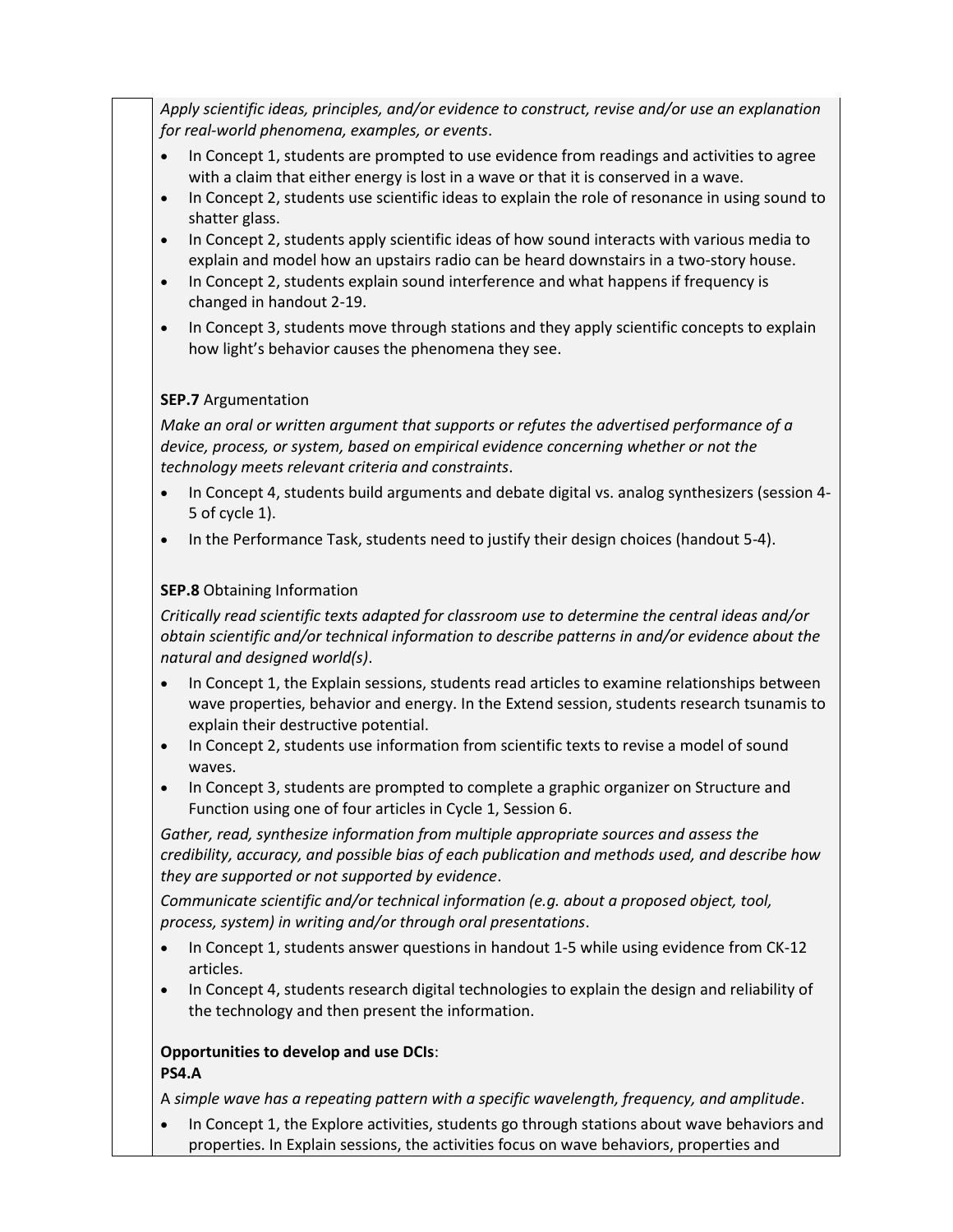energy. The Elaborate and Extend activities apply wave on wave behaviors, properties and energy to earthquakes and tsunamis.

• In Concept 2, simple wave models are created with wavelength, frequency, and amplitude in relation to sound waves and how sound waves travel.

*A sound wave needs a medium through which it is transmitted*.

• In Concept 2, students apply scientific ideas of how sound interacts with various media to explain and model how an upstairs radio can be heard downstairs in two-story house.

### **PS4.B**

*When light shines on an object, it is reflected, absorbed, or transmitted through the object, depending on the object's material and the frequency (color) of the light*.

*The path that light travels can be traced as straight lines, except at surfaces between different transparent materials (e.g., air and water, air and glass) where the light path bends*.

- In Concept 3, students move through stations and they apply scientific concepts to explain how light's behavior causes the phenomena they see.
- In Concept 3, students formulate testable questions and design investigations to determine how different media affect the behavior of light.

*A wave model of light is useful for explaining brightness, color, and the frequency-dependent bending of light at a surface between media*.

• In Concept 3, students develop models to relate brightness with amplitude and color with frequency.

# **PS4.C**

*Digitized signals (sent as wave pulses) are a more reliable way to encode and transmit information*.

- In Concept 4, students research digital technologies to explain the design and reliability of the technology and then present the information.
- In Concept 4, students build arguments and debate digital vs. analog synthesizers.

### **LS1.A and LS1.D**

*In multicellular organisms, the body is a system of multiple interacting subsystems. These subsystems are groups of cells that work together to form tissues and organs that are specialized for particular body functions*.

*Each sense receptor responds to different inputs (electromagnetic, mechanical, chemical), transmitting them as signals that travel along nerve cells to the brain. The signals are then processed in the brain, resulting in immediate behaviors or memories*.

• In Concept 2, students use models to describe how the structure of the human ear allows humans to hear and interpret sound waves.

### **PS1.A**

*In a liquid, the molecules are constantly in contact with others; in a gas, they are widely spaced except when they happen to collide. In a solid, atoms are closely spaced and may vibrate in position but do not change relative locations*.

• In Concept 2, students apply scientific ideas of how sound interacts with various media to explain and model how an upstairs radio can be heard downstairs in a two-story house.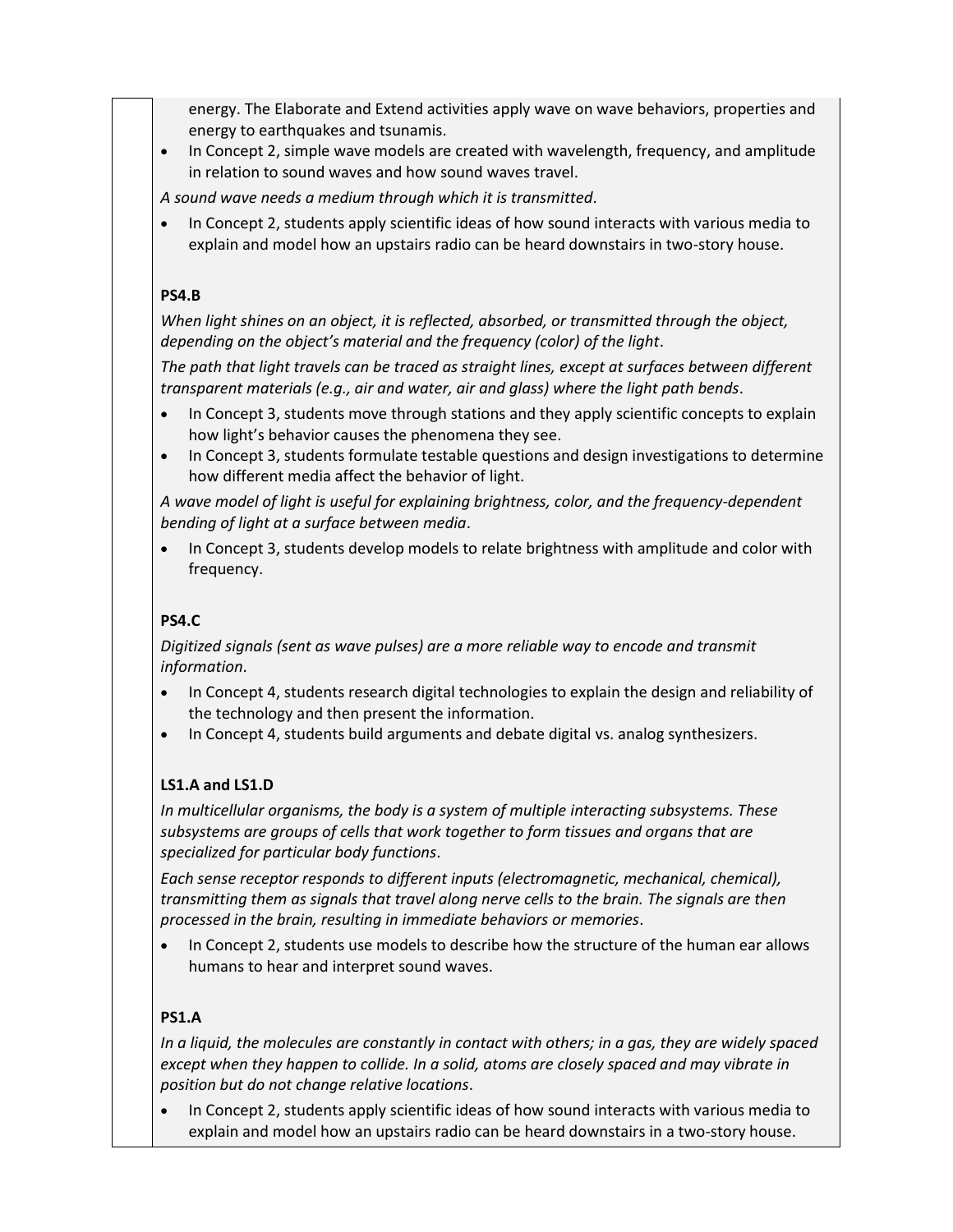# **ESS2.A**

• In Concept 1, ESS2.A is brought in with earthquakes in session 5.

# **ETS1.B**

*Models of all kinds are important for testing solutions*.

• In the Performance Task, students develop a model of the design of the structure for the concert stage and venue that will optimize the sound and light experience.

# **ETS1.C**

*The iterative process of testing the most promising solutions and modifying what is proposed on the basis of the test results leads to greater refinement and ultimately to an optimal solution*.

• In the Performance Task, students refine the structure for the concert stage and venue that will optimize the sound and light experience, based on peer feedback.

# **Opportunities to develop and use CCCs**:

### **CCC.1.** Patterns

*Patterns can be used to identify cause and effect relationships*.

- In Concept 1, the Elicit and Engage sessions, students model waves using wave machines to find patterns in the behavior of waves.
- In the Explore sessions, students use computerized models and the wave machine model to discover the characteristics of waves and relationships between these characteristics.
- In Concept 1, in handout 1-4, students are asked to identify patterns in the transverse and longitudinal waves made by Slinkys.
- In Concept 2, students interpret patterns in data comparing length of tuning forks to the size of the wavelengths being produced to determine relationships.
- Students are asked in handout 2-2 about patterns found in the tones of the xylophone and handout 2-3 about patterns making sound with rulers.
- Students are asked in handout 2-5 to identify patterns when experimenting with amplitude using rulers.
- In handout 2-7, students are asked to identify patterns in the data using the PHeT simulation.
- In Concept 3, students are asked to use the patterns from the heat lamp activity to explain the data of the beach temperatures in Greece (handout 3-3).

# **CCC.2** Cause/Effect

*Cause and effect relationships may be used to predict phenomena in natural or designed systems*.

*Relationships can be classified as causal or correlational, and correlation does not necessarily imply causation*.

- In Concept 1, the Explore sessions, students use computerized models and the wave machine model to discover the characteristics of waves and relationships between them.
- In Concept 1, the Elaborate session asks students to model and apply P and S waves to explaining the destruction resulting from seismic waves.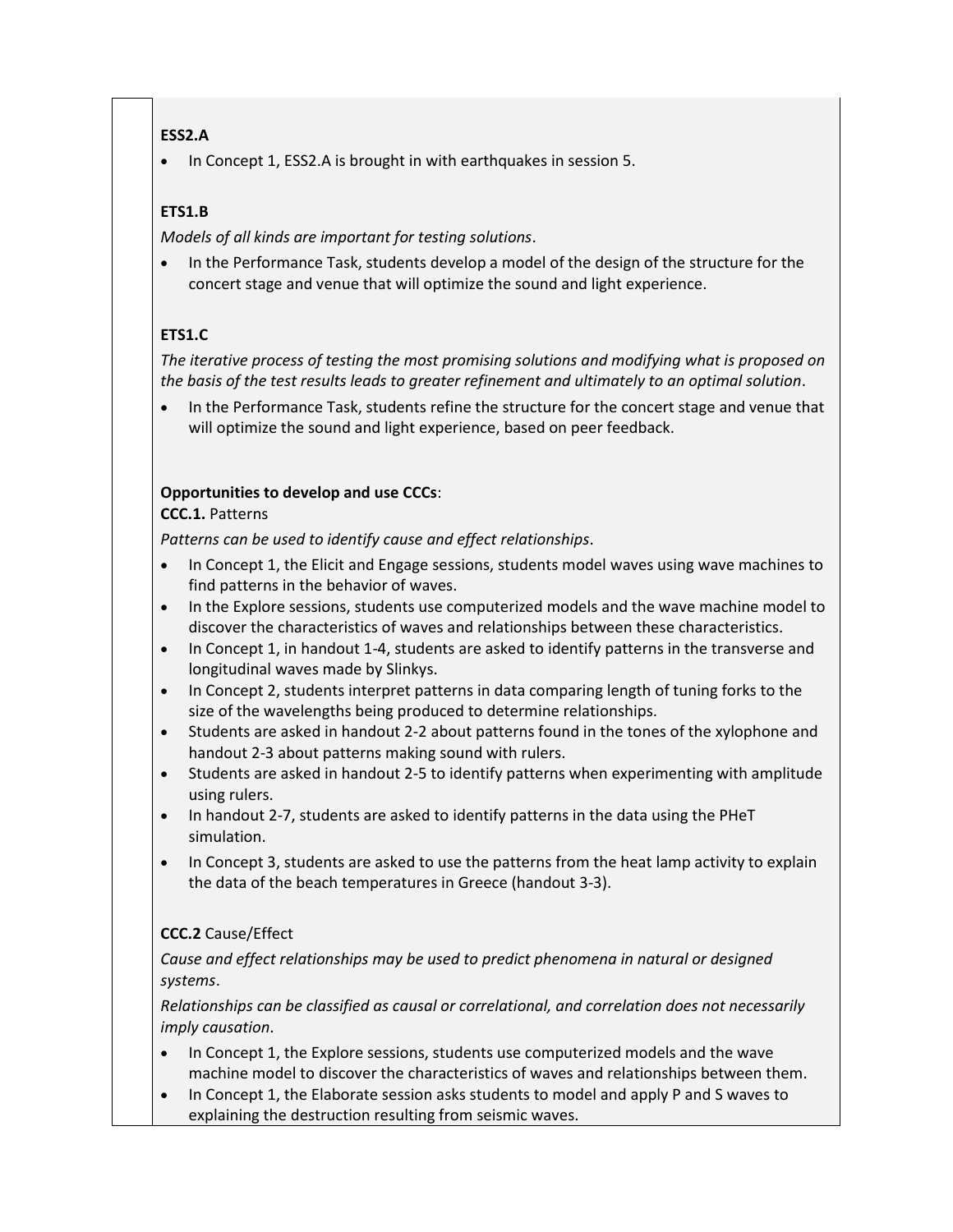- In Concept 2, students use data from a decibel meter to analyze and interpret data to relate how loudness is affected by force used to produce the sound and distance from the sound's source.
- In Concept 2 in handout 2-7, students are asked to identify the relationship between sensor location and amplitude & length of tuning fork and wavelength/frequency.
- In Concept 3, students move through stations and they apply scientific concepts to explain how light's behavior causes the phenomena they see.
- In Concept 3, students formulate testable questions and design investigations to determine how different media affect the behavior of light.

## **CCC.5** Energy and Matter

*Within a natural or designed system, the transfer of energy drives the motion and/or cycling of matter*.

- In Concept 1, the Elaborate session asks students to model and apply P and S waves to explaining the destruction resulting from the energy transferred through seismic waves.
- In Concept 1, the Extend session, students explain the destruction caused by the energy transfer through tsunami waves.
- In Concept 1, students are prompted to answer questions in handout 1-6 on energy and energy transfer of a wave.
- In Concept 2, students are asked to infer about the amount of energy the sound waves produced in handout 2-5.

### **CCC.6** Structure and Function

*Complex and microscopic structures and systems can be visualized, modeled, and used to describe how their function depends on the shapes, composition, and relationships among its parts; therefore, complex natural and designed structures/systems can be analyzed to determine how they function*.

- In Concept 2, students use models to describe how the structure of the human ear allows humans to hear and interpret sound waves.
- In Concept 2, students are asked to write a CER about the pitch created by different string lengths of a harp.
- In Concept 3, students are prompted to complete a graphic organizer on Structure and Function using one of four articles in Cycle 1, Session 6.
- In Concept 4, students compare the structure of digital vs. analog tapes and their functions

*Structures can be designed to serve particular functions by taking into account properties of different materials, and how materials can be shaped and used*.

- In Concept 2, students apply scientific ideas of how sound interacts with various media to explain and model how an upstairs radio can be heard downstairs in two-story house.
- In Concept 3, students are to relate the materials structure to light behavior (handout 3-4).
- In the Performance Task, students develop a model of the design of the structure for the concert stage and venue that will optimize the sound and light experience.

### **CCC.7** Stability and Change

*Stability might be disturbed either by sudden events or gradual changes that accumulate over time*.

In Concept 2, students apply scientific ideas to explain the role of resonance in using sound to shatter glass.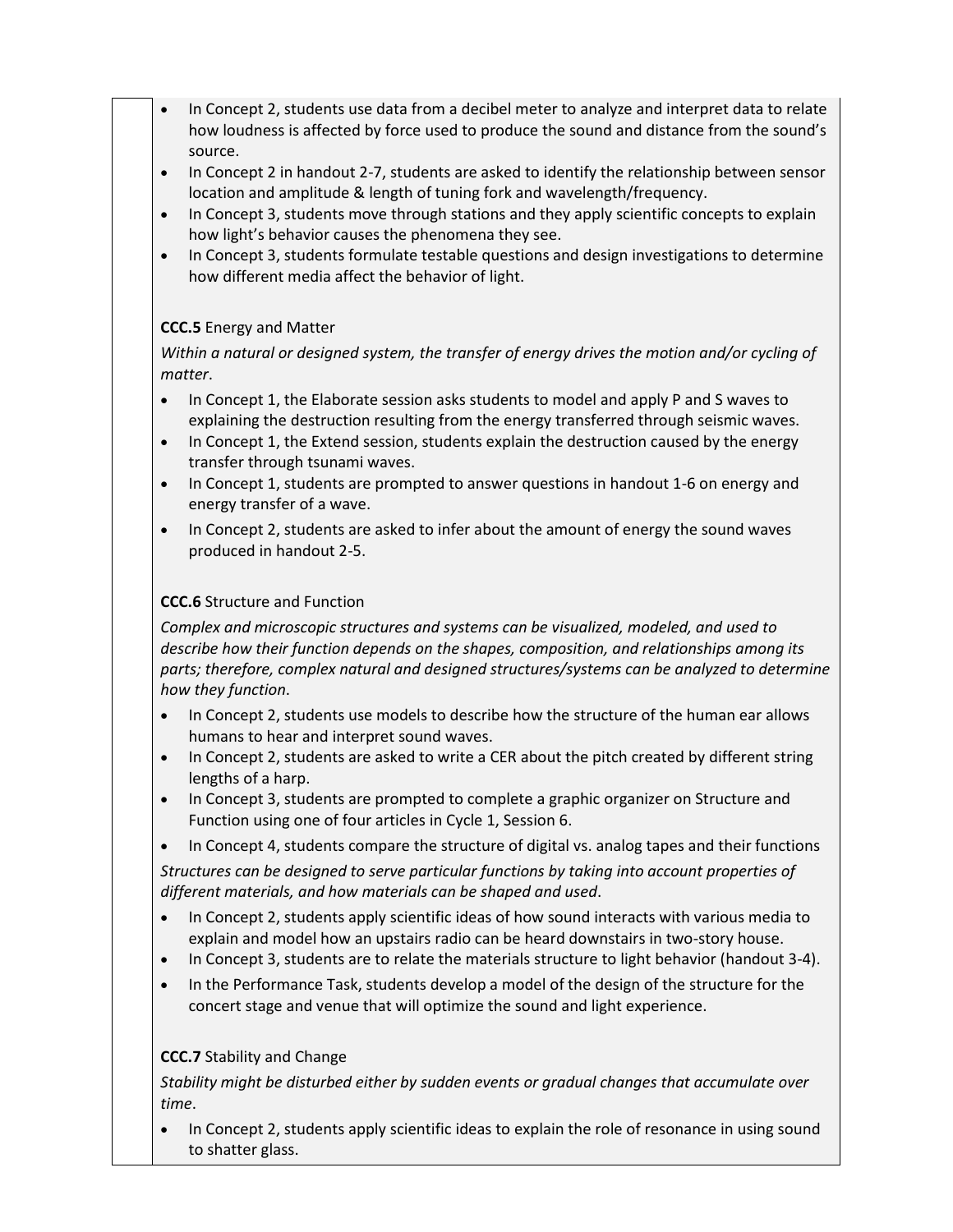|              | <b>Suggestions for improvement:</b>                                                                                                                                  |
|--------------|----------------------------------------------------------------------------------------------------------------------------------------------------------------------|
|              | Opportunities to develop and use SEPs:                                                                                                                               |
|              | Strong evidence of SEPs throughout the lessons                                                                                                                       |
|              |                                                                                                                                                                      |
|              | Opportunities to develop and use DCIs:                                                                                                                               |
|              | Strong evidence of DCIs throughout the lessons                                                                                                                       |
|              |                                                                                                                                                                      |
|              | Opportunities to develop and use CCCs:<br>The crosscutting concepts of patterns are explicitly addressed in questions found in handouts,                             |
|              | but some of the others such as structure and function and cause and effect are more implicit.                                                                        |
|              | Consider making the CCCs bold and stand out in the questions so students realize they are trying                                                                     |
|              | to include them in answers or that they are actually using a CCC in their sense making.                                                                              |
|              | Specific evidence from materials and review team consensus reasoning:                                                                                                |
|              | Performance Task                                                                                                                                                     |
|              | In order for students to complete the performance task, they must be proficient in modeling<br>$\bullet$                                                             |
|              | all types of waves and providing evidence and reasoning for their design elements. Students                                                                          |
|              | must also be able to identify patterns within the space and the structure of materials to                                                                            |
|              | determine their function in the design solution. For example, they must know how the                                                                                 |
|              | waves will bounce off the walls and how the walls will reflect, absorb, or refract the light                                                                         |
|              | and sound.                                                                                                                                                           |
|              | Concept 1                                                                                                                                                            |
|              | In Concept 1, the Elicit and Engage sessions, student model waves using wave machines to<br>$\bullet$                                                                |
|              | find patterns in the behavior of waves. (SEP.2, CCC.1, PS4.A)<br>In Concept 1, the Explore sessions, students use computerized models and the wave<br>$\bullet$      |
|              | machine model to discover the characteristics of waves and relationships between these                                                                               |
|              | characteristics. (SEP.2, CCC.2, PS4.A)                                                                                                                               |
|              | In Concept 1, the Elaborate session asks students to model and apply P and S waves to<br>$\bullet$                                                                   |
|              | explain the destruction resulting from seismic waves. (SEP.2, CCC.4, PS4.A)                                                                                          |
| Criterion C. | In Concept 1, the Explore sessions use a wave on a string model to determine the<br>$\bullet$                                                                        |
|              | mathematical relationship between amplitude and energy. (SEP.5, CCC.3, PS4.A)                                                                                        |
|              | In Concept 1, the Elaborate session asks students to model and apply P and S waves to<br>explain the destruction resulting from seismic waves. (SEP.6, CCC.5, PS4.A) |
|              | In Concept 1, the Explain sessions, students read articles to examine relationships between                                                                          |
|              | wave properties, behavior, and energy. In the Extend session, students research tsunamis to                                                                          |
|              | explain their destructive potential. (SEP.8, CCC.2, PS4.A)                                                                                                           |
|              | In Concept 1, the Extend session, students explain the destruction caused by the energy<br>$\bullet$                                                                 |
|              | transfer through tsunami waves. (CCC.5, PS4.A)                                                                                                                       |
|              | Concept 2                                                                                                                                                            |
|              | In Concept 2, students use information from scientific texts to revise a model of sound                                                                              |
|              | waves. (SEP.2, PS4.A)                                                                                                                                                |
|              | In Concept 2, student use data from a decibel meter to analyze and interpret data to relate<br>$\bullet$                                                             |
|              | how loudness is affected by force used to produce the sound and distance from the sound's<br>source. (SEP.4, CCC.2. PS4.A)                                           |
|              | In Concept 2, students interpret patterns in data comparing length of tuning forks to the<br>$\bullet$                                                               |
|              | size of the wavelengths being produced to determine relationships among wavelength,                                                                                  |
|              | frequency, pitch, energy, and length of tuning forks. (SEP.6, CCC.1, PS4.A)                                                                                          |
|              | In Concept 2, students use scientific ideas to explain the role of resonance in using sound to                                                                       |
|              | shatter glass. (SEP.6, CCC.7, PS4.A)                                                                                                                                 |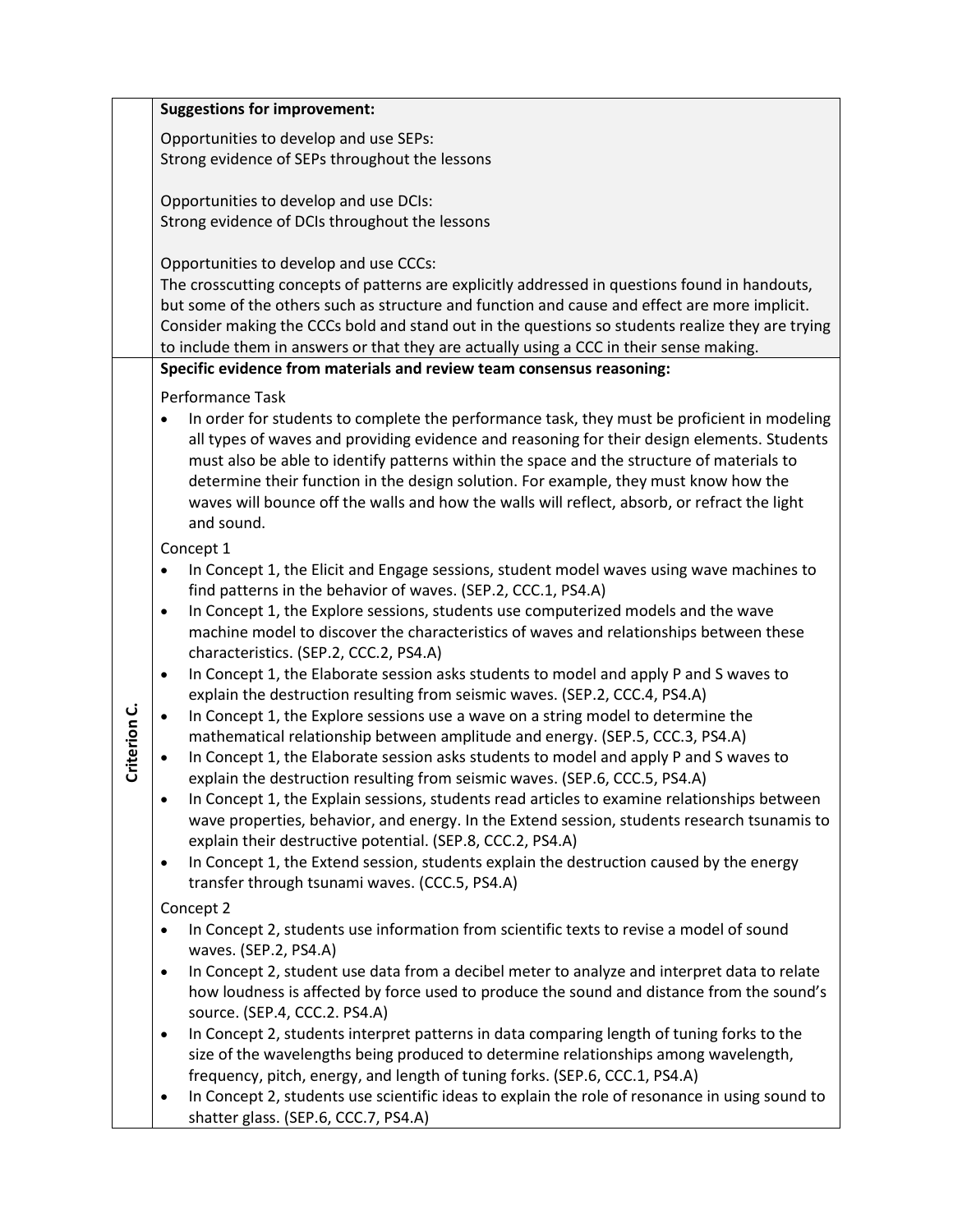|              | In Concept 2, students apply scientific ideas of how sound interacts with various media to<br>$\bullet$<br>explain and model how an upstairs radio can be heard downstairs in a two-story house.<br>(SEP.6, CCC.6, PS4.A, PS1.A)<br>In Concept 2, students use information from scientific texts to revise a model of sound<br>$\bullet$<br>waves. (SEP.8, PS4.A)<br>In Concept 2, students use models to describe how the structure of the human ear allows<br>$\bullet$<br>humans to hear and interpret sound waves. (CCC.6, LS1.A, LS1.D, PS4.A)<br>Concept 3<br>In Concept 3, students formulate testable questions and design investigations to determine<br>$\bullet$<br>how different media affect the behavior of light. (SEP.1, CCC.2, PS4.B)<br>In Concept 3, students develop models to relate brightness with amplitude and color with<br>$\bullet$<br>frequency. (SEP.2, PS4.B)<br>In Concept 3, students formulate testable questions and design investigations to determine<br>$\bullet$<br>how different media affect the behavior of light. (SEP.3, CCC.2, PS4.B)<br>In Concept 3, students move through stations and they apply scientific concepts to explain<br>$\bullet$<br>how light's behavior causes the phenomena they see. (SEP.6, CCC.2, PS4.B)<br>Concept 4<br>In Concept 4, students build arguments and debate digital vs. analog synthesizers. (SEP.7,<br>$\bullet$ |
|--------------|----------------------------------------------------------------------------------------------------------------------------------------------------------------------------------------------------------------------------------------------------------------------------------------------------------------------------------------------------------------------------------------------------------------------------------------------------------------------------------------------------------------------------------------------------------------------------------------------------------------------------------------------------------------------------------------------------------------------------------------------------------------------------------------------------------------------------------------------------------------------------------------------------------------------------------------------------------------------------------------------------------------------------------------------------------------------------------------------------------------------------------------------------------------------------------------------------------------------------------------------------------------------------------------------------------------------------------------------------------------------------------------------------|
|              | <b>PS4.C)</b><br>In Concept 4, students research digital technologies to explain the design and reliability of<br>$\bullet$<br>the technology and then present the information. (SEP.8, PS4.C)<br>Daily                                                                                                                                                                                                                                                                                                                                                                                                                                                                                                                                                                                                                                                                                                                                                                                                                                                                                                                                                                                                                                                                                                                                                                                            |
|              | Each session ends with a 5-minute closing activity where students are asked to complete<br>their Learning Logs for the day's activities and learning, and review the CCCs and<br>SEPs. Students have a grid with all the CCCs and SEPs listed and room to check off the<br>appropriate elements found in the CCCs and SEPs as they relate to the DCI that was the<br>topic of the session.                                                                                                                                                                                                                                                                                                                                                                                                                                                                                                                                                                                                                                                                                                                                                                                                                                                                                                                                                                                                         |
|              | <b>Suggestions for improvement:</b>                                                                                                                                                                                                                                                                                                                                                                                                                                                                                                                                                                                                                                                                                                                                                                                                                                                                                                                                                                                                                                                                                                                                                                                                                                                                                                                                                                |
|              | The performance task is an excellent way for students to apply their learning throughout the<br>unit to a design challenge.                                                                                                                                                                                                                                                                                                                                                                                                                                                                                                                                                                                                                                                                                                                                                                                                                                                                                                                                                                                                                                                                                                                                                                                                                                                                        |
|              | Of the three, the CCCs are the weakest element that appears in the performance task. As stated<br>above, consider making the CCCs bold and stand out in the questions so students realize they<br>are trying to include them in answers or that they are actually using a CCC in their sense making.                                                                                                                                                                                                                                                                                                                                                                                                                                                                                                                                                                                                                                                                                                                                                                                                                                                                                                                                                                                                                                                                                               |
|              | Specific evidence from materials and review team consensus reasoning:                                                                                                                                                                                                                                                                                                                                                                                                                                                                                                                                                                                                                                                                                                                                                                                                                                                                                                                                                                                                                                                                                                                                                                                                                                                                                                                              |
|              | Lessons builds on prior lessons:<br>The lessons are centered around the driving question, "How can we as engineers design a<br>concert experience for others to enjoy?" The four concepts progress through the targeted DCIs<br>PS4.A, PS4.B, and PS4.C in that sequential order. Students progressively build an understanding<br>of the four concepts: 1. wave characteristics 2. sound waves 3. light waves 4. digital vs. analog<br>signals, in order to apply them in the design challenge.                                                                                                                                                                                                                                                                                                                                                                                                                                                                                                                                                                                                                                                                                                                                                                                                                                                                                                   |
| Criterion D. | Some specific evidence can be found in:<br>In Concept 1, students use models to explore the characteristics of waves. These<br>characteristics are examined to determine their relationship to energy transfer. Then these<br>concepts are applied to seismic waves and tsunamis.<br>At the start of concept 2 on sound waves, students are presented with the xylophone<br>$\bullet$<br>example and are asked questions in handout 2-2 about how it makes different tones.<br>Students return to revise their thinking about the xylophone in session 2-3 of cycle 1 for<br>concept 2.                                                                                                                                                                                                                                                                                                                                                                                                                                                                                                                                                                                                                                                                                                                                                                                                            |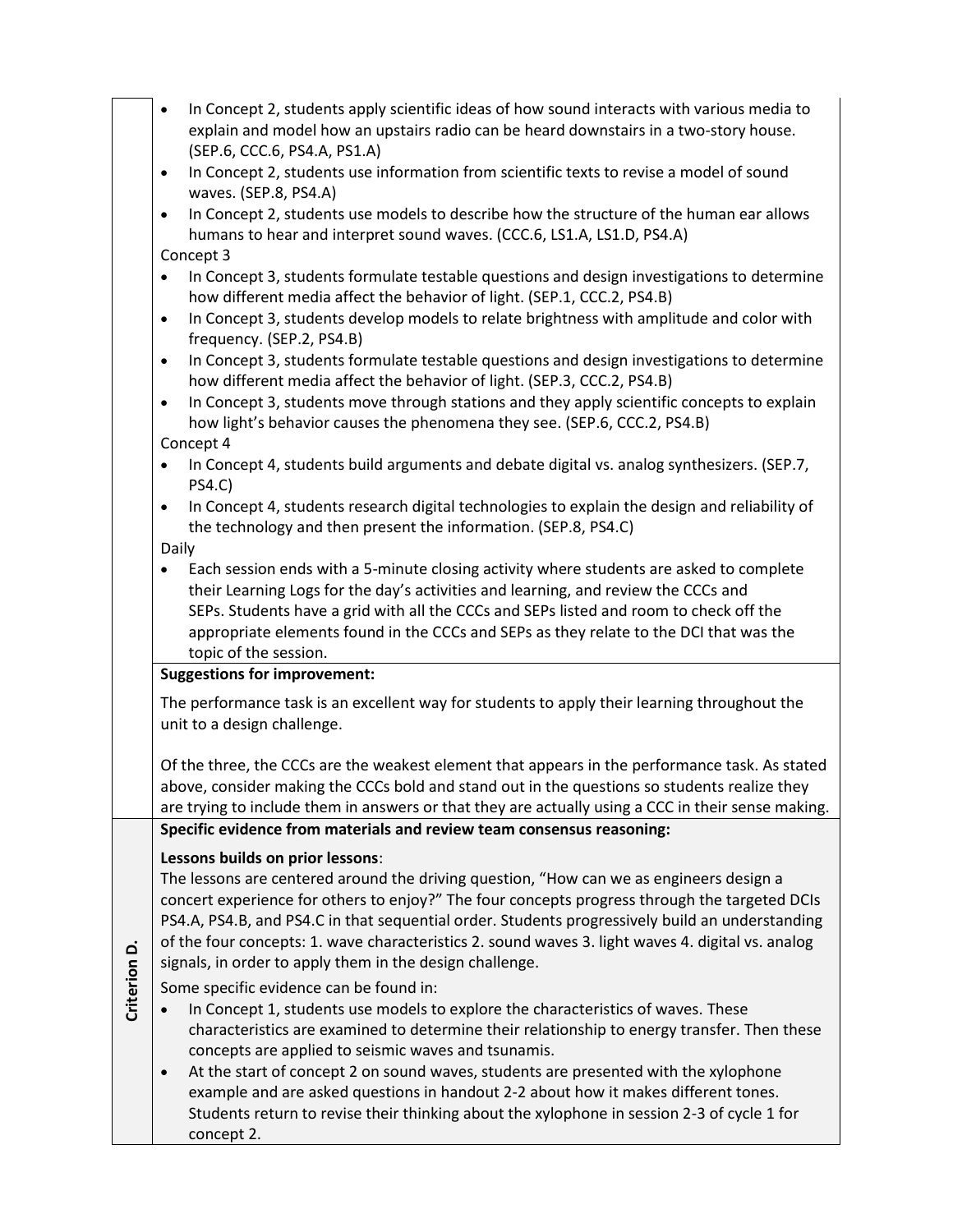- Students are prompted to ask questions about sound waves in handout 2-9 before reading an article on properties of sound waves.
- Students are prompted to ask questions about how human ears work in handout 2-10 before reading an article about human hearing which will eventually connect to how we enjoy music in a concert experience.
- Students are prompted to ask questions about why people tend to dislike how their voice sounds on an audio recording and like how it sounds in the shower and begin to explore how sound travels through different media in handout 2-14. They ask questions again after completing the experiment.
- Students are prompted to "generate questions based on today's activities" (handout 3-3 Light Behavior Stations) to lead into the evidence needed to investigate light phenomenon and develop a testable question.

Some lessons did build on prior lessons by addressing questions raised in those lessons, but this criterion was not met as extensively as others.

- In Concept 2, Cycle 2 Explore lessons, students are asked what questions they still have at the end of the lesson. The obvious answer, why do hard surfaces reflect sound differently than soft surfaces, becomes the focus of subsequent lessons.
- In Concept 3 about light behavior, students revisit the phenomena in Concept 2 of the iPhone in the bell jar to explain why they can't hear it but can see it.
- In Concept 3, Students are asked to generate specific questions based on the Driving Question about the concert creation and the activities in which they just engaged involving light. They are asked to formulate a testable question to further investigate the phenomenon. Students will select a testable question from the list they generated and design an experiment to investigate the phenomenon.

### **Lessons help students develop toward proficiency of performance expectations**:

The lessons build toward proficiency in the middle school PS4 performance expectations about waves, MS-PS4-1, MS-PS4-2, and MS-PS4-3. For each Concept, the lessons center around one of these PEs. Concept 1 centers around MS-PS4-1, Concept 2 centers around MS-PS4-2 for sound waves, Concept 3 centers around MS-PS4-2 for light waves, and Concept 4 centers around MS-PS4-3. After engaging in the 5E Learning Cycle embedded in each Concept, students should have a thorough understanding of each PE. The Performance Task helps build proficiency for ETS PEs: MS-ETS1-2, MS-ETS1-3, and MS-ETS1-4.

Specific evidence can be found in:

- Concept 2 of sound waves builds upon concept 1 characteristics of waves by connecting pitch to differences in frequency, and intensity to differences in amplitude. (PE PS 4-1)
- Concept 2 of how sound waves interact with media (handouts 2-16 and 2-18) are then built upon in concept 3: light wave interactions with media. (sessions 1-5) (PE PS4-2)
- Concept 4: Analog and Digital signals build upon knowledge of wave characteristics. (concept 1) (PE PS4-3)

### **Suggestions for improvement:**

### **Lessons builds on prior lessons by addressing questions:**

Most of the evidence provides examples of when students are prompted to ask questions throughout the progressive learning experience. However, there are more opportunities for students to ask new questions, address old questions, and connect to prior student experiences. Consider a strategy that brings students back to the process of generating new questions outside of the journals to help the questions lead the class discussions. Another suggestion is at the end of lessons, ask for questions or have students put them in their Learning Logs. Most likely, the next lesson will address some of those questions. This will improve unit coherence and make learning more their own.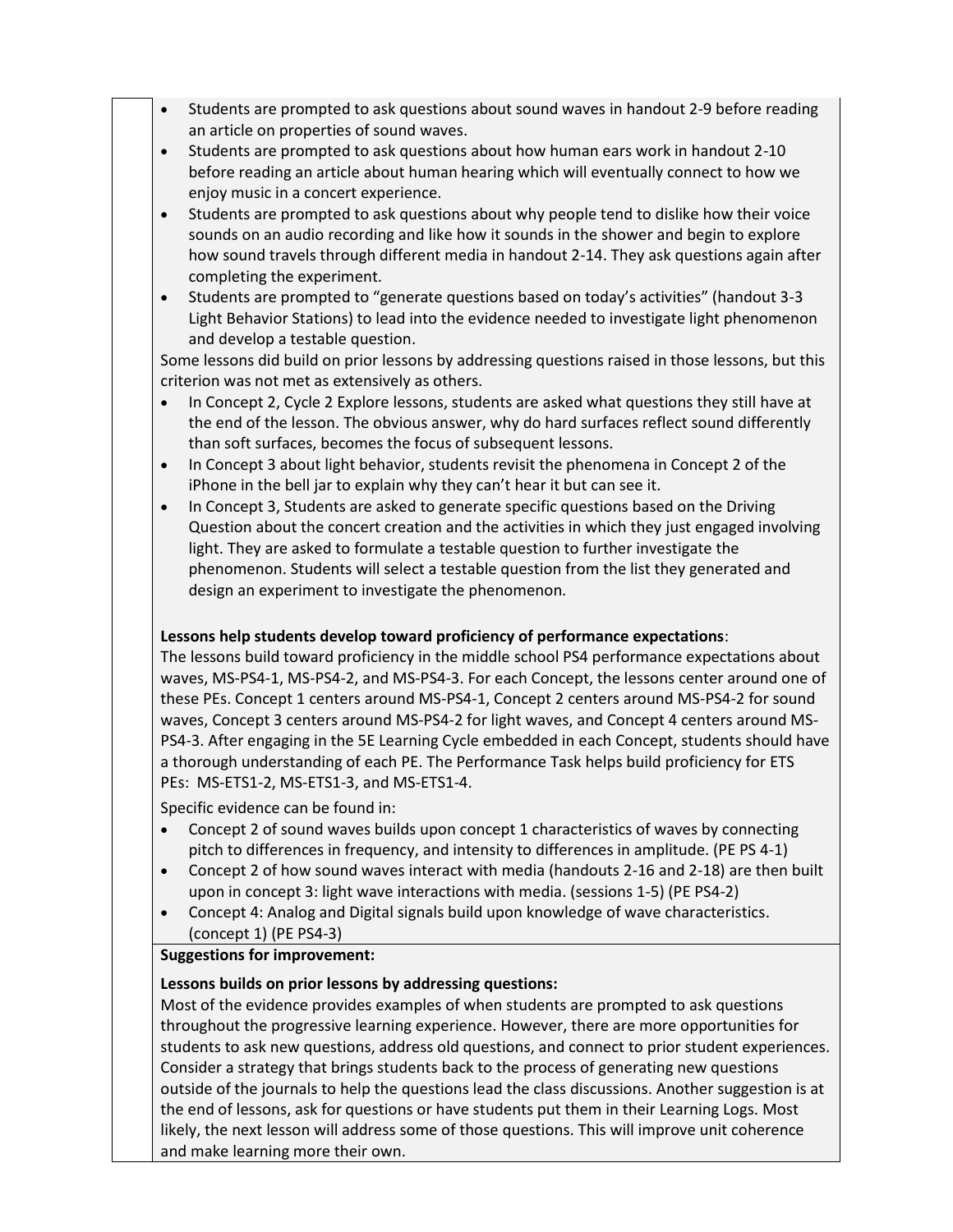**Specific evidence from materials and review team consensus reasoning:**

**Disciplinary core ideas from different disciplines are used together to explain phenomena**: Disciplinary core ideas from different disciplines are used together to explain the anchoring phenomenon of a concert experience. Earth science is discussed in Concept 1 when students study S waves and P waves. In Concept 2, students consider how light and sound waves are processed by people incorporating life science into the concert phenomenon. In Concept 3, the topic of bioluminescence is discussed in the Extend portion of the Concept.

Evidence of Life Science DCIs MS LS1.A and LS1.D is brought in with how we perceive sound and is then applied to help explain the phenomenon/design a solution for an ideal concert experience using DCIs PS4.A, PS4.B, and PS4.C in the performance task.

## **Use of crosscutting concepts is highlighted**:

The CCCs are used as a focus for reflection in the student's Learning log.

- Student attention is brought to the CCC of patterns in many questions found throughout the handouts.
- In Concept 1, students use patterns, cause and effect relationships, scale, proportions, the concept of systems, and the transfer of energy to understand waves.
- Concept 2 is similar, using patterns, cause and effect, systems, and structure/function.
- Concept 3 continues the integration of multiple crosscutting concepts.

### **Suggestions for improvement:**

**Disciplinary core ideas from different disciplines are used together to explain phenomena**: Although the Earth Science DCI is introduced in Concept 1 with earthquakes in the study of waves, this is not used to explain the phenomenon or design a solution. Consider including how the building or concert venue would hold up in an earthquake as a part of the design challenge. In addition, the Life Science DCIs MS LS1.A and LS1.D are brought in with how we perceive sound, but are not used in justification for their concert experience. Considerations of seating might be able to include this concept including raised stadium versus flat floor seats.

# **Use of crosscutting concepts** *across science domains* **is highlighted**:

The crosscutting concepts do not explicitly appear in the final design solution. Consider using the CCCs and placing them in bold in the rubric to bring attention to their usefulness in student explanations.

### **Specific evidence from materials and review team consensus reasoning:**

Math and ELA skills are used throughout the lessons, but no connections to Common Core standards are explicitly stated.

- Students complete CERs a couple times in the lessons which connect to LA CCSS, but the standards are not explicitly stated.
- **Criterion F.** • Students conduct research on digital vs analog recordings. They also engage in a debate about which is the best way make recordings and support their assertions based on evidence.
	- Graphs of waves are used to compare amplitude, frequency and wavelength.

# **Suggestions for improvement:**

The unit incorporates many ELA and Math Common Core standards. They just need to be called out in the lesson plan. Consider connecting to historical venues like the Colosseum in Italy or emphasizing the mathematical relationship of wave characteristics.

**Criterion E.**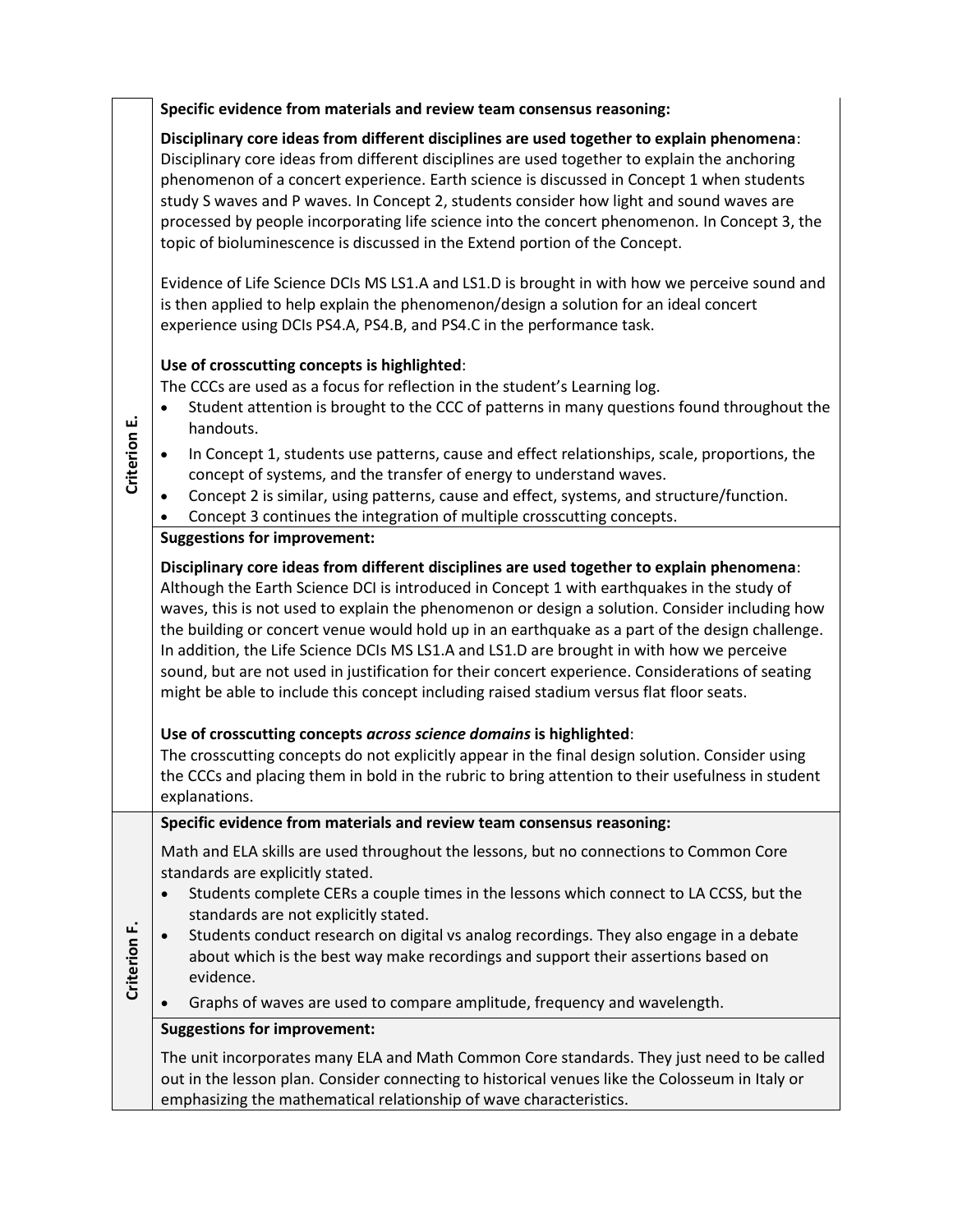| <b>Unit Criteria</b> | Category II. NGSS Instructional Supports:<br>A. Relevance and Authenticity: Engages students in authentic and meaningful scenarios that<br>reflect the practice of science and engineering as experienced in the real world.<br>B. Student Ideas: Provides opportunities for students to express, clarify, justify, interpret,<br>and represent their ideas and respond to peer and teacher feedback orally and/or in<br>written form as appropriate.<br>C. Building Progressions: Identifies and builds on students' prior learning in all three<br>dimensions, including providing support to teachers.<br>D. Scientific Accuracy: Uses scientifically accurate and grade-appropriate scientific                                                                                                                                                                                                                                                                                                                                                                                                                                                                                                                                                                                                                                                                                                                                                                              | None | nadequate | Adequate<br>X<br>X | Extensive |
|----------------------|---------------------------------------------------------------------------------------------------------------------------------------------------------------------------------------------------------------------------------------------------------------------------------------------------------------------------------------------------------------------------------------------------------------------------------------------------------------------------------------------------------------------------------------------------------------------------------------------------------------------------------------------------------------------------------------------------------------------------------------------------------------------------------------------------------------------------------------------------------------------------------------------------------------------------------------------------------------------------------------------------------------------------------------------------------------------------------------------------------------------------------------------------------------------------------------------------------------------------------------------------------------------------------------------------------------------------------------------------------------------------------------------------------------------------------------------------------------------------------|------|-----------|--------------------|-----------|
|                      |                                                                                                                                                                                                                                                                                                                                                                                                                                                                                                                                                                                                                                                                                                                                                                                                                                                                                                                                                                                                                                                                                                                                                                                                                                                                                                                                                                                                                                                                                 |      |           |                    |           |
|                      |                                                                                                                                                                                                                                                                                                                                                                                                                                                                                                                                                                                                                                                                                                                                                                                                                                                                                                                                                                                                                                                                                                                                                                                                                                                                                                                                                                                                                                                                                 |      |           |                    |           |
|                      |                                                                                                                                                                                                                                                                                                                                                                                                                                                                                                                                                                                                                                                                                                                                                                                                                                                                                                                                                                                                                                                                                                                                                                                                                                                                                                                                                                                                                                                                                 |      |           |                    |           |
|                      |                                                                                                                                                                                                                                                                                                                                                                                                                                                                                                                                                                                                                                                                                                                                                                                                                                                                                                                                                                                                                                                                                                                                                                                                                                                                                                                                                                                                                                                                                 |      | X         |                    |           |
|                      | information, phenomena, and representations to support students' three-dimensional<br>learning.                                                                                                                                                                                                                                                                                                                                                                                                                                                                                                                                                                                                                                                                                                                                                                                                                                                                                                                                                                                                                                                                                                                                                                                                                                                                                                                                                                                 |      |           |                    | X         |
|                      | Differentiated Instruction: Provides guidance for teachers to support differentiated<br>Е.<br>instruction.                                                                                                                                                                                                                                                                                                                                                                                                                                                                                                                                                                                                                                                                                                                                                                                                                                                                                                                                                                                                                                                                                                                                                                                                                                                                                                                                                                      |      | X         |                    |           |
|                      | F. Teacher Support for Unit Coherence: Supports teachers in facilitating coherent student<br>learning experiences over time.                                                                                                                                                                                                                                                                                                                                                                                                                                                                                                                                                                                                                                                                                                                                                                                                                                                                                                                                                                                                                                                                                                                                                                                                                                                                                                                                                    |      |           | X                  |           |
|                      | G. Scaffolded differentiation over time: Provides supports to help students engage in the<br>practices as needed and gradually adjusts supports over time so that students are<br>increasingly responsible for making sense of phenomena and/or designing solutions to<br>problems.                                                                                                                                                                                                                                                                                                                                                                                                                                                                                                                                                                                                                                                                                                                                                                                                                                                                                                                                                                                                                                                                                                                                                                                             |      |           | X                  |           |
|                      | Some evidence for all criteria in the category and adequate evidence for at<br>Category II Rating: 2 June evidence for all children                                                                                                                                                                                                                                                                                                                                                                                                                                                                                                                                                                                                                                                                                                                                                                                                                                                                                                                                                                                                                                                                                                                                                                                                                                                                                                                                             |      |           |                    |           |
| Criterion A.         | Students experience phenomena or design problems as directly as possible:<br>Concept 1:<br>Introduction: concert experience videos<br>Session 1-2: wave machines<br>$\bullet$<br>Students use a variety of tools such as Slinkys, springs, and online simulations in order to<br>$\bullet$<br>model waves. Students use the models to explore wave properties and apply the learning to<br>earthquake waves.<br>Concept 2:<br>Cycle 1- Session 1: tone simulator, Session 2: oscilloscopes and tuning forks, extension-<br>video of shattering glass<br>Cycle 2- Session 6-7: labs to explore how sound interacts with media, Session 9: exploration<br>$\bullet$<br>of sound using two speakers and a decibel meter<br>Concept 3:<br>Session 1-3: arrow flips on index card when looking through water (handout 3-2) and pencils<br>and disappear washers (handout 3-3), and Session 4-5 videos from Exploratorium on<br>colored shadows<br>Students use their learning about light waves and apply this learning to UV light and<br>$\bullet$<br>sunscreen.<br>Concept 4:<br>Session 1 video or in class demo of digital vs. analog sound using tape and digital tape or<br>record player<br>Students consider the difference between digital and analog recordings and create a debate<br>$\bullet$<br>about which one is better with such things as expense vs sound quality.<br>Suggestions for how to connect instruction to the students' home, neighborhood, community: |      |           |                    |           |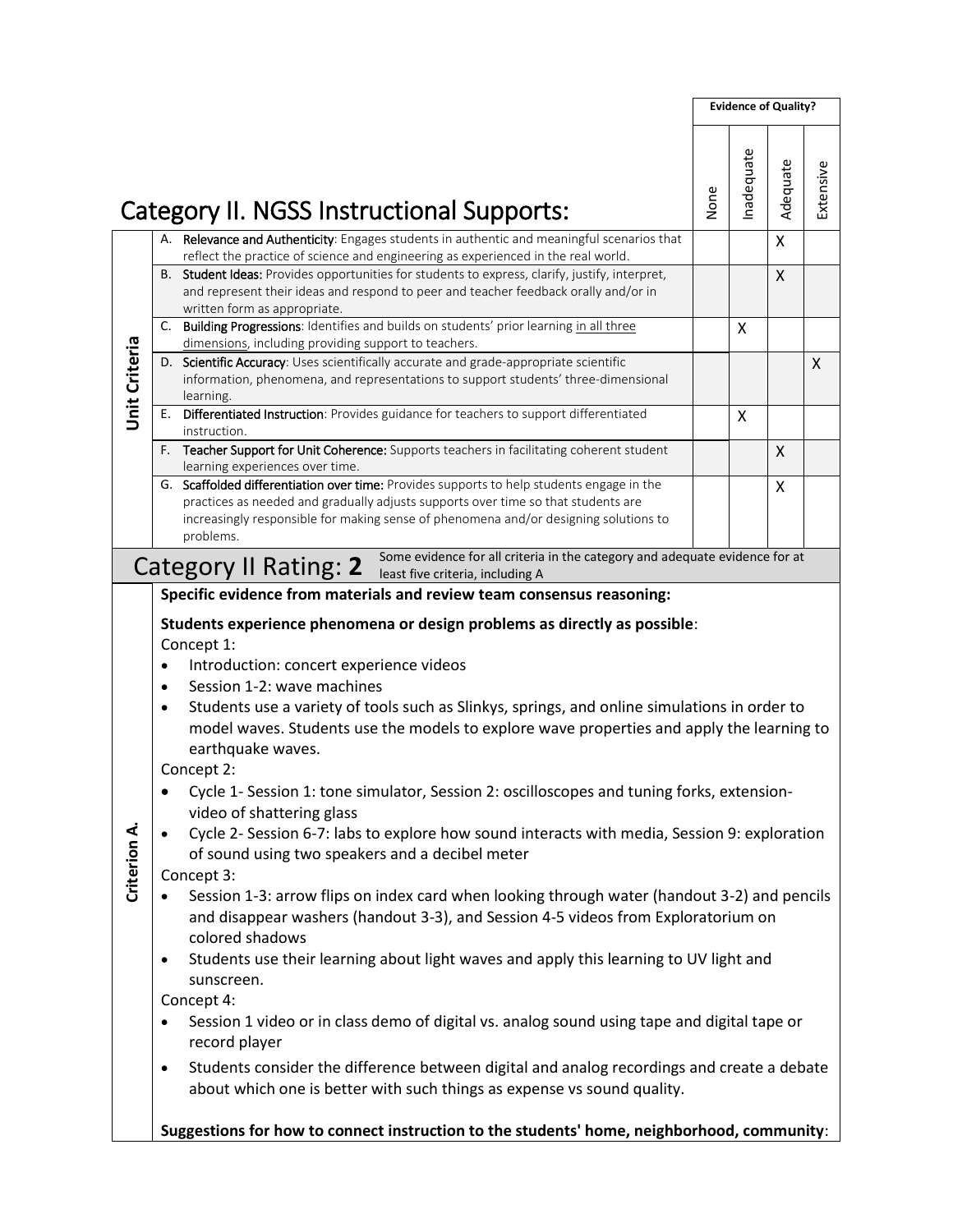The instruction connects to teen culture of music. Most students enjoy music and concerts and this unit explores that connection. Since middle school age students often listen to music and like to go to concerts, there is implicit evidence that the music students use in the final performance task or the concerts they may talk about connect to their home life, community, and/or culture. For Concept 1, students hear about communities or live in areas that could be affected by earthquakes and tsunamis. This is relevant to their lives or the friends and family's lives. In Concept 4, students start to understand the technologies that fill their everyday lives and the ancient technologies of their parents.

### **Students connect their explanation of a phenomenon and/or their design solution to a problem to questions from their own experience**:

At the start of Concept 3, Session 1, students are asked to "share out experiences that they had with concerts/light shows" and "how the light element of the show increased their enjoyment of the experience." The final performance assessment gives students the opportunity to choose a song, personalize the design of the concert hall, design the sound and light experience, and connect it to the concepts learned.

### **Suggestions for improvement:**

It seems that there are opportunities to explicitly ask students about the music they listen to, the concerts they may have attended, the concerts they would like to attend, or cultural events they attend that use lights and sound to entertain an audience. Connect concert to church, dance performances, school band and choir, etc. Consider prompting teachers to make a strong connection to student interests and experiences, especially at the start of the unit and start of the performance task.

### **Specific evidence from materials and review team consensus reasoning:**

**Opportunities for students to express their ideas and respond to peer and teacher feedback**: Concept 1:

- It was not clear how/when students received teacher and/or student feedback. Concept 2:
- Students complete handout 2-1 Making a sound probe and then turn and talk to their partner before engaging in a class discussion about how all sound is created by vibrations.
- Students are prompted to turn and talk at the end of the tuning fork activity to apply new learning to the xylophone phenomenon and again in session 5 of cycle 2 including how different sounds are produced and heard.
- Students provide feedback on each other's sound wave interference models in handout 2- 19 using color coded sticky notes for revisions needed, new ideas, inaccurate/incomplete info, and questions.

Concept 3:

**Criterion** 

**B.**

• Students use the iterative design process in Concept 3 for the light experiment they create. Additional learning is provided after they pose their testable question and are given the opportunity to revise and conduct the revised experiment based on the new learning. Students share their models within their group and modify them based on feedback given by peers using the PBL Tuning protocol. Finally, students develop a consensus model as a class, once they have given each other feedback and discussed the usefulness and limitations of the models created by their peers.

Concept 4:

- In session 1, Students "turn and talk" to discuss what it means to be digital and then share out to the class.
- In session 1, teachers are prompted to "ask the students a series of discussion questions, allowing students opportunities to Turn and talk or Think, Pair, Share."

Performance task: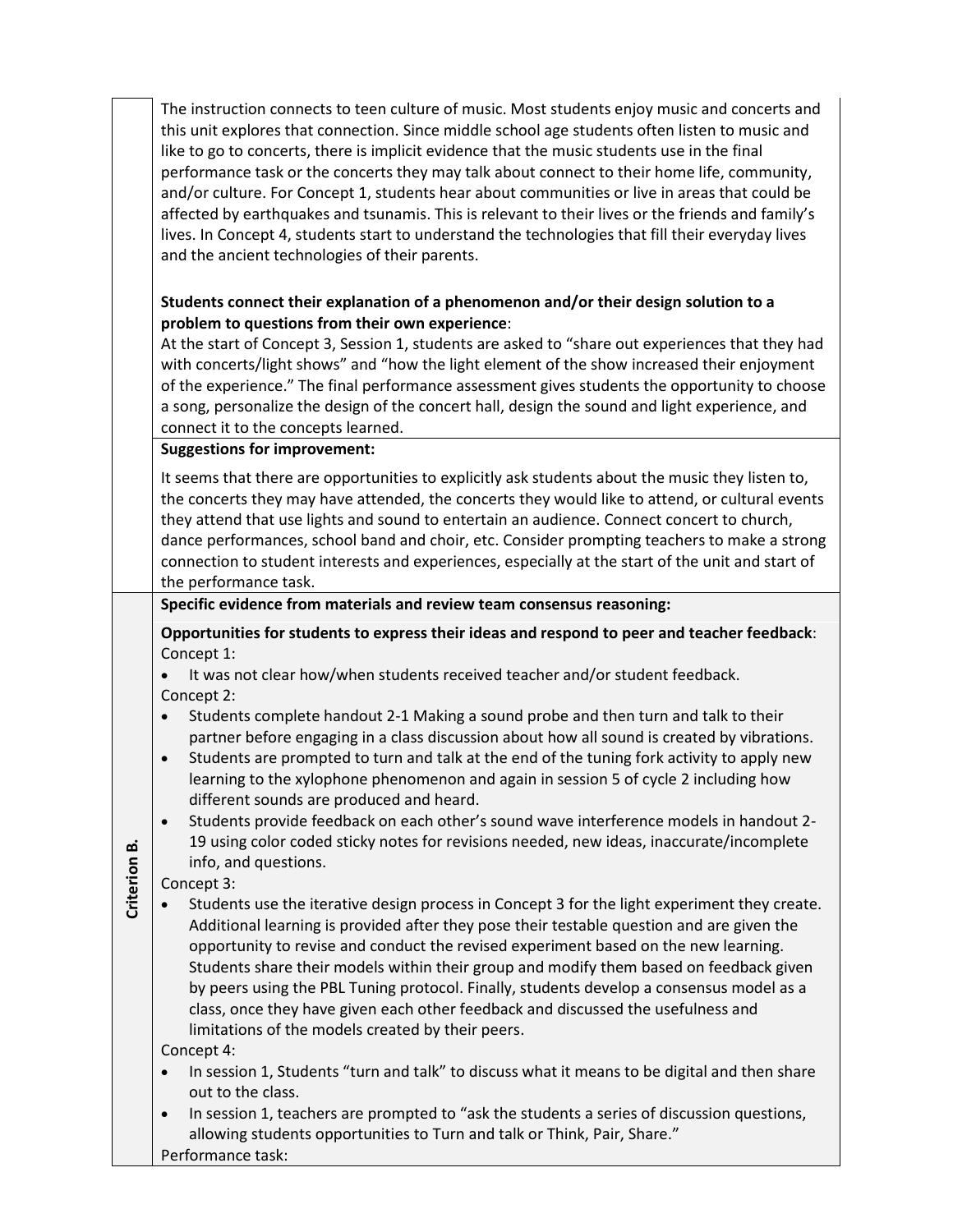|              | Students use peer feedback to refine the models of their designs and receive teacher<br>feedback too.                                                                                                                                                                                                                                                                                                                                                                                                                                                                                                                                                                                                                                                     |
|--------------|-----------------------------------------------------------------------------------------------------------------------------------------------------------------------------------------------------------------------------------------------------------------------------------------------------------------------------------------------------------------------------------------------------------------------------------------------------------------------------------------------------------------------------------------------------------------------------------------------------------------------------------------------------------------------------------------------------------------------------------------------------------|
|              | <b>Suggestions for improvement:</b>                                                                                                                                                                                                                                                                                                                                                                                                                                                                                                                                                                                                                                                                                                                       |
|              | Consider providing more teaching tips on ways that students can express their ideas and<br>provide peer feedback beyond the turn and talk and revising of models. Possibly use a peer<br>review and feedback process on the digital presentations or other student products throughout<br>the unit.                                                                                                                                                                                                                                                                                                                                                                                                                                                       |
|              | In all the Concepts, students expressed their understanding mostly through handouts. These<br>opportunities could be diversified. Some alternatives could be using 'foldables' to record and<br>draw main points like wave characteristics or wave types. Students could form human waves to<br>show their understanding of wave characteristics and behavior. Students could work in groups<br>to create graphs from data and orally describe the relationships shown by the data.                                                                                                                                                                                                                                                                       |
|              | Specific evidence from materials and review team consensus reasoning:                                                                                                                                                                                                                                                                                                                                                                                                                                                                                                                                                                                                                                                                                     |
| Criterion C. | Explicitly identifying prior student learning for all three dimensions:<br>Prior learning is implicitly identified in the student completed handouts for each lesson and the<br>following lesson builds on that prior knowledge in the learning progression. Several prompts are<br>provided for teachers to "ask students" or "discuss as a class." In concept 4, session 1, students<br>are prompted to discuss "what does it mean to be digital?" Teacher is prompted to record the<br>responses on white board or chart paper to keep for later reference. However, no explicit<br>evidence of supports for teachers is provided to identify prior learning in all three dimensions.<br>No evidence was found of explicit learning from prior grades. |
|              | Clearly explaining how the prior learning will be built upon:<br>Implicit evidence is provided explaining how prior learning will be built upon in each lesson<br>through following the 5E sequence of each cycle.                                                                                                                                                                                                                                                                                                                                                                                                                                                                                                                                        |
|              | <b>Suggestions for improvement:</b>                                                                                                                                                                                                                                                                                                                                                                                                                                                                                                                                                                                                                                                                                                                       |
|              | Strategies for identifying students prior learning could be suggested to teachers through                                                                                                                                                                                                                                                                                                                                                                                                                                                                                                                                                                                                                                                                 |
|              | checking journal entries, exit tickets, surveys, initial models, etc.                                                                                                                                                                                                                                                                                                                                                                                                                                                                                                                                                                                                                                                                                     |
|              | Specific evidence from materials and review team consensus reasoning:                                                                                                                                                                                                                                                                                                                                                                                                                                                                                                                                                                                                                                                                                     |
|              | The scientific information used in this unit is accurate and grade-appropriate and stays within<br>the boundaries of the NGSS evidence statements. The phenomena are connected to the<br>scientific information appropriately to support students' three-dimensional learning.                                                                                                                                                                                                                                                                                                                                                                                                                                                                            |
| Criterion D. | In Concept 1, the PBS Learning Media Aspire Labs and PhET simulations use concise, grade-<br>appropriate language and science terminology. Subsequent Concepts also include scientifically<br>accurate, grade appropriate supplemental videos. Concept lessons include scientific textbook<br>style readings. Students are exposed to many scientific resources.                                                                                                                                                                                                                                                                                                                                                                                          |
|              | <b>Suggestions for improvement:</b>                                                                                                                                                                                                                                                                                                                                                                                                                                                                                                                                                                                                                                                                                                                       |
|              | Lessons use accurate and grade-appropriate scientific information and representations.                                                                                                                                                                                                                                                                                                                                                                                                                                                                                                                                                                                                                                                                    |
|              | Specific evidence from materials and review team consensus reasoning:                                                                                                                                                                                                                                                                                                                                                                                                                                                                                                                                                                                                                                                                                     |
| Criterion E. | Appropriate reading, writing, listening, and/or speaking alternatives for students who are<br>English language learners, have special needs, or read well below the grade level:<br>Teaching Tips are provided to help modify curriculum in:<br>Concept 1: Session 3- "consider creating reading groups and have students rotate reading<br>٠                                                                                                                                                                                                                                                                                                                                                                                                             |
|              | roles for each reading."                                                                                                                                                                                                                                                                                                                                                                                                                                                                                                                                                                                                                                                                                                                                  |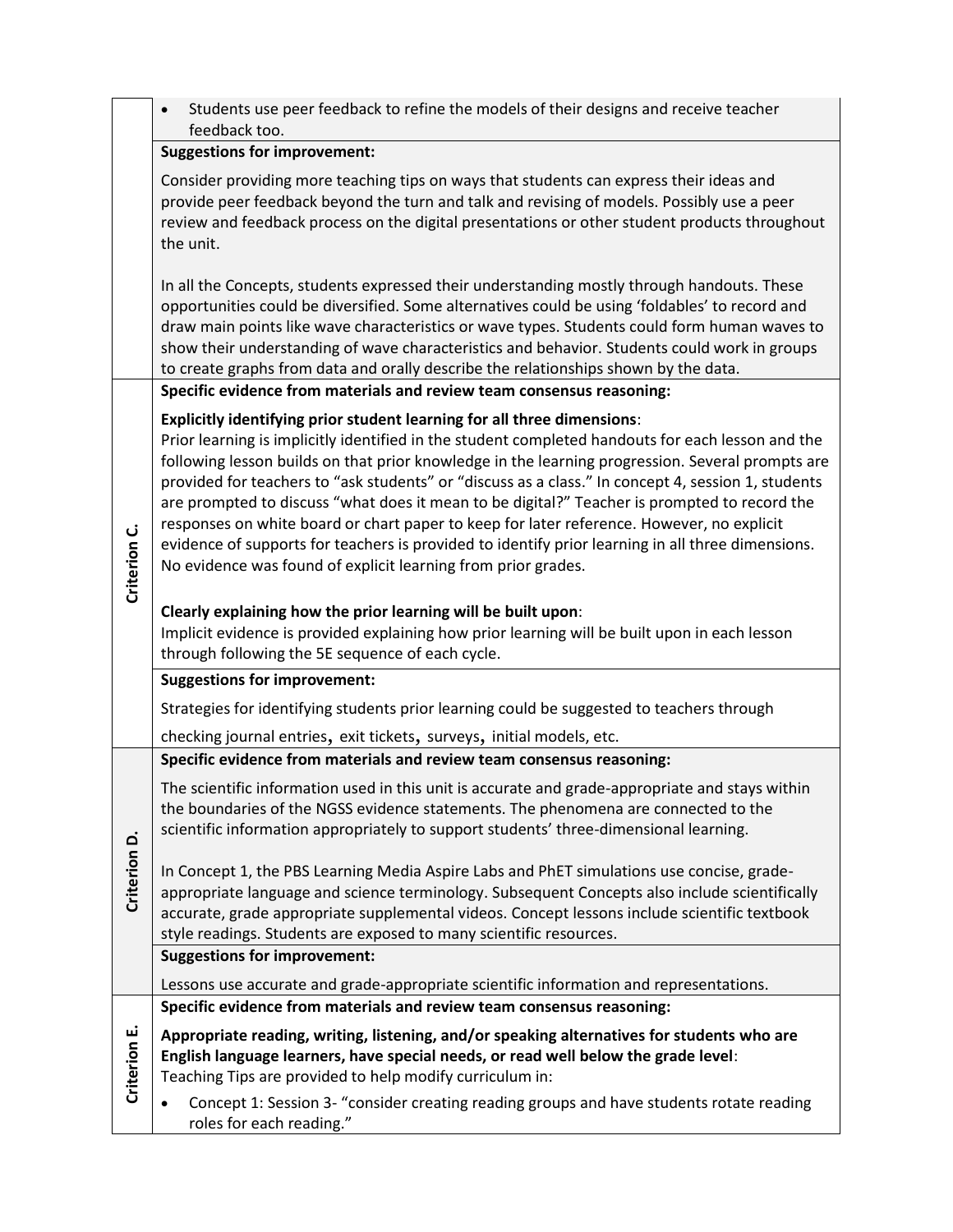|              | Concept 2: Session 3- "you may choose to do this reading together as a class, pausing to<br>$\bullet$<br>watch the videos and discuss diagrams together, or you may assign the reading to be done<br>independently or in small groups."<br>Concept 3: Specific strategies such as Think Pair Share can be found in Concept 3 when<br>$\bullet$                                                                                                                                                                                                                                                                                                                                                                                                                                                                                                                  |
|--------------|-----------------------------------------------------------------------------------------------------------------------------------------------------------------------------------------------------------------------------------------------------------------------------------------------------------------------------------------------------------------------------------------------------------------------------------------------------------------------------------------------------------------------------------------------------------------------------------------------------------------------------------------------------------------------------------------------------------------------------------------------------------------------------------------------------------------------------------------------------------------|
|              | students relate their light models back to the Cathedral Probe.<br>However, no explicit evidence is provided of reading, writing, listening, and/or speaking                                                                                                                                                                                                                                                                                                                                                                                                                                                                                                                                                                                                                                                                                                    |
|              | alternatives are provided for ELL or students who need modifications.                                                                                                                                                                                                                                                                                                                                                                                                                                                                                                                                                                                                                                                                                                                                                                                           |
|              | Extra support for students who are struggling to meet the targeted expectations:<br>No evidence of additional supports are provided for students who are struggling to meet the<br>targeted expectations.                                                                                                                                                                                                                                                                                                                                                                                                                                                                                                                                                                                                                                                       |
|              | Extensions for students with high interest or who have already met the performance<br>expectations:                                                                                                                                                                                                                                                                                                                                                                                                                                                                                                                                                                                                                                                                                                                                                             |
|              | Evidence of extensions are provided in:<br>Concept 1:                                                                                                                                                                                                                                                                                                                                                                                                                                                                                                                                                                                                                                                                                                                                                                                                           |
|              | Extension is provided with an article on tsunamis and students answer synthesis questions.<br>Concept 2:                                                                                                                                                                                                                                                                                                                                                                                                                                                                                                                                                                                                                                                                                                                                                        |
|              | Cycle 1 extension is provided to explain the role of resonance in using sound to shatter<br>glass.                                                                                                                                                                                                                                                                                                                                                                                                                                                                                                                                                                                                                                                                                                                                                              |
|              | Cycle 2 extension is provided to explain how sound travels faster in liquid than in air.<br>$\bullet$<br>Concept 3:                                                                                                                                                                                                                                                                                                                                                                                                                                                                                                                                                                                                                                                                                                                                             |
|              | Extension is provided on bioluminescence and chemiluminescence with videos and articles.<br>Students may complete a Frayer Model for one source of visible light.                                                                                                                                                                                                                                                                                                                                                                                                                                                                                                                                                                                                                                                                                               |
|              | Concept 4:<br>Extension is provided using code.org learning modules                                                                                                                                                                                                                                                                                                                                                                                                                                                                                                                                                                                                                                                                                                                                                                                             |
|              | <b>Suggestions for improvement:</b>                                                                                                                                                                                                                                                                                                                                                                                                                                                                                                                                                                                                                                                                                                                                                                                                                             |
|              | Consider providing strategies for modification throughout the lessons. Some could include:<br>modified handouts, graphic organizers for writing, word banks, sentence frames, sentence<br>stems, leveled articles for different readers, alternative assignments                                                                                                                                                                                                                                                                                                                                                                                                                                                                                                                                                                                                |
|              | Consider the pacing. The pacing of this unit implies that all student will be learning at the same<br>and somewhat rapid pace. How can more time be provided for students who struggle?                                                                                                                                                                                                                                                                                                                                                                                                                                                                                                                                                                                                                                                                         |
|              | Specific evidence from materials and review team consensus reasoning:                                                                                                                                                                                                                                                                                                                                                                                                                                                                                                                                                                                                                                                                                                                                                                                           |
| Criterion F. | <b>Strategies for linking student engagement across lessons:</b><br>The overall setup of the unit with a main phenomenon and associated large chunks of<br>curriculum (Concepts) centered around other phenomena provide coherence. Lessons within<br>Concepts are linked using the 5E Learning Cycle which helps provide a meaningful progression<br>to the lessons. Students are asked probing questions both at the beginning and end of a lesson<br>helping students connect the learning to the days phenomenon and overarching phenomena.<br>Evidence is provided of supports for teachers to prompt students to ask questions at the end of<br>the lesson: "generate questions based on today's activities" (handout 3-3 Light Behavior<br>Stations) to lead into the evidence needed to investigate light phenomenon and develop<br>testable questions. |
|              | Students are prompted to ask questions and revise thinking about the phenomenon to motivate<br>sense making and problem solving for the concert experience:                                                                                                                                                                                                                                                                                                                                                                                                                                                                                                                                                                                                                                                                                                     |
|              | Concept 1- at the end of stations (handout 1-4)<br>$\bullet$<br>Concept 2- at the end of CER (handout 2-12)                                                                                                                                                                                                                                                                                                                                                                                                                                                                                                                                                                                                                                                                                                                                                     |

• Concept 2- at end of Sound Wave Interactions stations (handout 2-18)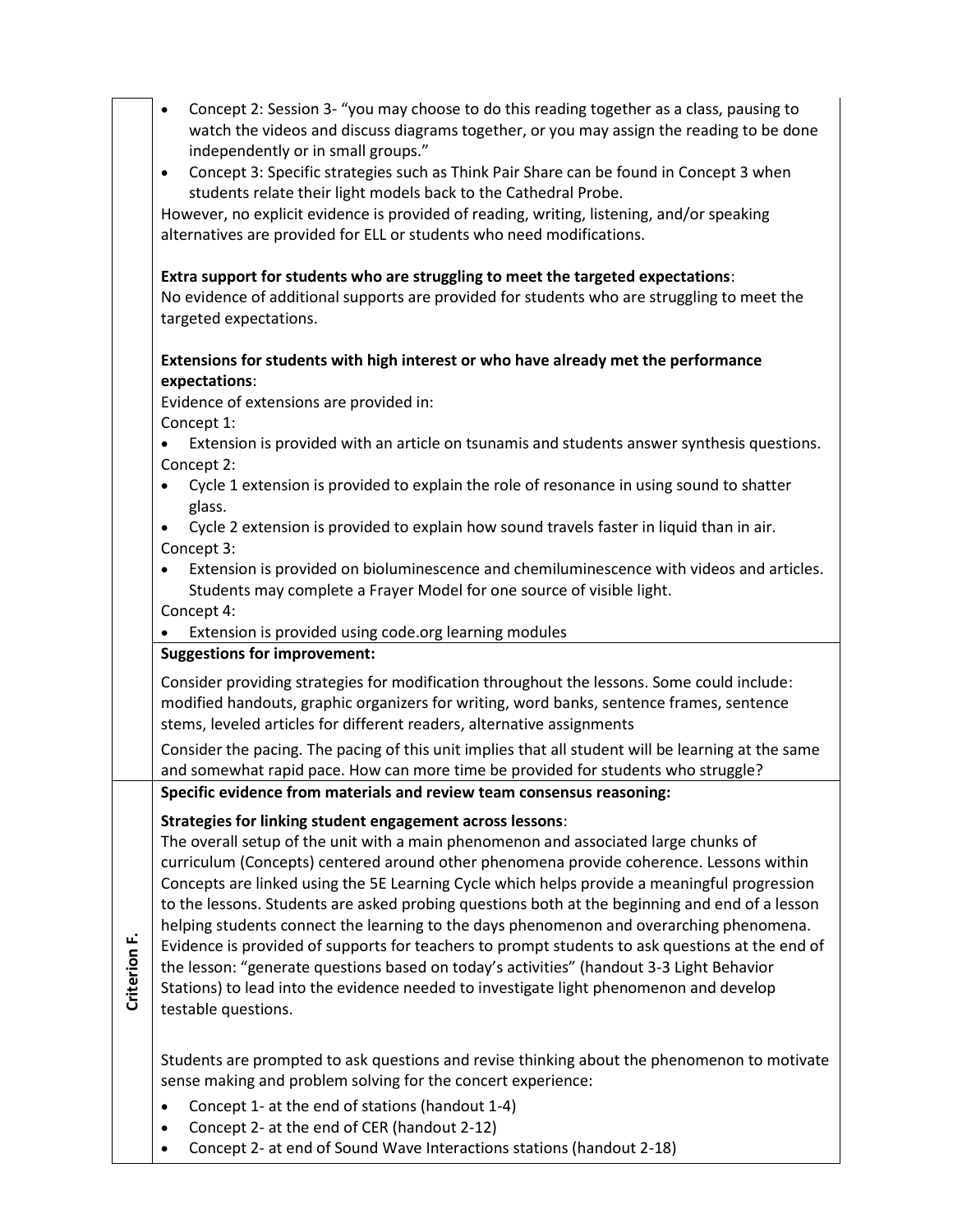|              | Strategies for ensuring student sense-making in all dimensions:<br>Strategies for ensuring sense-making are found through the peer feedback and revision process<br>when modeling during the performance task and in concept 2 on each other's sound wave<br>interference models in handout 2-19 using color coded sticky notes for revisions needed, new<br>ideas, inaccurate/incomplete info, and questions.                                                                                                                                                                                                                                                                                                                                                                  |
|--------------|---------------------------------------------------------------------------------------------------------------------------------------------------------------------------------------------------------------------------------------------------------------------------------------------------------------------------------------------------------------------------------------------------------------------------------------------------------------------------------------------------------------------------------------------------------------------------------------------------------------------------------------------------------------------------------------------------------------------------------------------------------------------------------|
|              | There is implicit evidence for ensuring sense-making and problem-solving in all three<br>dimensions within the learning log reflections.                                                                                                                                                                                                                                                                                                                                                                                                                                                                                                                                                                                                                                        |
|              | <b>Suggestions for improvement:</b>                                                                                                                                                                                                                                                                                                                                                                                                                                                                                                                                                                                                                                                                                                                                             |
|              | The unit incorporates good strategies for linking the learning experiences and ensuring sense-<br>making. It is the piece about questions, "cultivating new student questions at the end of a<br>lesson in a way that leads to future lessons," that could use some enhancement. Here are some<br>suggestions:                                                                                                                                                                                                                                                                                                                                                                                                                                                                  |
|              | <b>Strategies for linking student engagement across lessons:</b><br>One possible strategy for students to ask questions at the end of the lesson is to include it in<br>their learning log at the end of the day's activities and then share out at the start of the next<br>class. A graphic organizer showing students a weekly/daily progression of their learning and the<br>holistic perspective of how it fits together.                                                                                                                                                                                                                                                                                                                                                  |
|              | Strategies for ensuring student sense-making in all dimensions:<br>Consider using checklist rubrics for students to use while creating models or reflection questions<br>that incorporates all three dimensions for entries in learning logs.                                                                                                                                                                                                                                                                                                                                                                                                                                                                                                                                   |
|              | Specific evidence from materials and review team consensus reasoning:                                                                                                                                                                                                                                                                                                                                                                                                                                                                                                                                                                                                                                                                                                           |
| Criterion G. | <b>Scaffolded differentiation over time:</b><br>Evidence is provided by the many lessons and hands on investigations that gradually build<br>knowledge and sense making through the 5E lesson cycle in each concept. All four concepts are<br>used in the student products of the performance task when they design a solution to the<br>problem. The unit progresses so that students take more of the role of designing solutions and<br>explaining phenomena. In the first concept, they are modeling and learning about waves. In the<br>second concept, they learn about sound waves and compare them to waves that require a<br>medium for traveling. In the third concept, they learn about light waves and how these waves<br>travel differently than mechanical waves. |
|              | <b>Suggestions for improvement:</b>                                                                                                                                                                                                                                                                                                                                                                                                                                                                                                                                                                                                                                                                                                                                             |
|              | The unit provides support for students to become increasingly responsible for making sense of<br>phenomena and designing a concert experience. The adequate score was given only because<br>daily differentiation needed some improvement; otherwise, the big picture perspective on<br>scaffolded differentiation over time works well.                                                                                                                                                                                                                                                                                                                                                                                                                                        |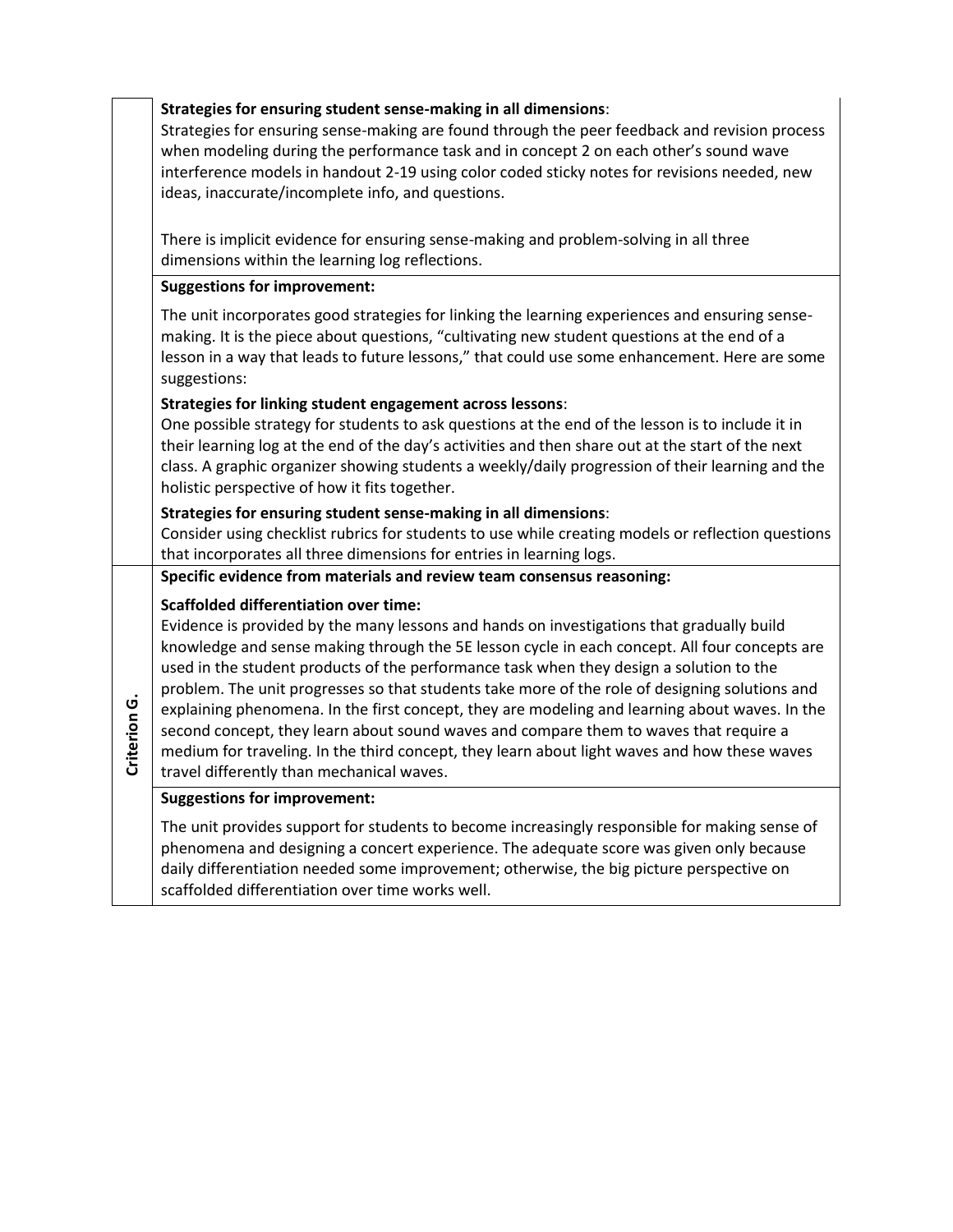|                                                                                                                                                                                                                                                                                                                                                                       | None                                                                                                                                                                                                                                                                                                                                                                                                               | nadequate                                                     | Adequate | Extensive                                                                                                                                                                                                                                                                                                                                                                                                                                                                                                                                                                                                                                                                                                                                                                                                                                                                                                                                                                                                                                                                                                                                                   |
|-----------------------------------------------------------------------------------------------------------------------------------------------------------------------------------------------------------------------------------------------------------------------------------------------------------------------------------------------------------------------|--------------------------------------------------------------------------------------------------------------------------------------------------------------------------------------------------------------------------------------------------------------------------------------------------------------------------------------------------------------------------------------------------------------------|---------------------------------------------------------------|----------|-------------------------------------------------------------------------------------------------------------------------------------------------------------------------------------------------------------------------------------------------------------------------------------------------------------------------------------------------------------------------------------------------------------------------------------------------------------------------------------------------------------------------------------------------------------------------------------------------------------------------------------------------------------------------------------------------------------------------------------------------------------------------------------------------------------------------------------------------------------------------------------------------------------------------------------------------------------------------------------------------------------------------------------------------------------------------------------------------------------------------------------------------------------|
| A. Monitoring 3D student performances: Elicits direct, observable evidence of three-<br>dimensional learning; students are using practices with core ideas and crosscutting<br>concepts to make sense of phenomena and/or to design solutions.                                                                                                                        |                                                                                                                                                                                                                                                                                                                                                                                                                    |                                                               |          | Χ                                                                                                                                                                                                                                                                                                                                                                                                                                                                                                                                                                                                                                                                                                                                                                                                                                                                                                                                                                                                                                                                                                                                                           |
| B. Formative: Embeds formative assessment processes throughout that evaluate student                                                                                                                                                                                                                                                                                  |                                                                                                                                                                                                                                                                                                                                                                                                                    |                                                               | X        |                                                                                                                                                                                                                                                                                                                                                                                                                                                                                                                                                                                                                                                                                                                                                                                                                                                                                                                                                                                                                                                                                                                                                             |
| C. Scoring guidance: Includes aligned rubrics and scoring guidelines that provide guidance<br>for interpreting student performance along the three dimensions to support teachers                                                                                                                                                                                     |                                                                                                                                                                                                                                                                                                                                                                                                                    | X                                                             |          |                                                                                                                                                                                                                                                                                                                                                                                                                                                                                                                                                                                                                                                                                                                                                                                                                                                                                                                                                                                                                                                                                                                                                             |
| D. Unbiased tasks/items: Assesses student proficiency using methods, vocabulary,                                                                                                                                                                                                                                                                                      |                                                                                                                                                                                                                                                                                                                                                                                                                    | X                                                             |          |                                                                                                                                                                                                                                                                                                                                                                                                                                                                                                                                                                                                                                                                                                                                                                                                                                                                                                                                                                                                                                                                                                                                                             |
| E. Coherent Assessment system: Includes pre-, formative, summative, and self-assessment                                                                                                                                                                                                                                                                               |                                                                                                                                                                                                                                                                                                                                                                                                                    |                                                               | X        |                                                                                                                                                                                                                                                                                                                                                                                                                                                                                                                                                                                                                                                                                                                                                                                                                                                                                                                                                                                                                                                                                                                                                             |
| F. Opportunity to learn: Provides multiple opportunities for students to demonstrate<br>performance of practices connected with their understanding of disciplinary core ideas<br>and crosscutting concepts and receive feedback                                                                                                                                      |                                                                                                                                                                                                                                                                                                                                                                                                                    | $\mathsf{X}$                                                  |          |                                                                                                                                                                                                                                                                                                                                                                                                                                                                                                                                                                                                                                                                                                                                                                                                                                                                                                                                                                                                                                                                                                                                                             |
|                                                                                                                                                                                                                                                                                                                                                                       |                                                                                                                                                                                                                                                                                                                                                                                                                    |                                                               |          |                                                                                                                                                                                                                                                                                                                                                                                                                                                                                                                                                                                                                                                                                                                                                                                                                                                                                                                                                                                                                                                                                                                                                             |
| aligns each of the three dimensions with every question on the test.<br>Concept 1:<br>draw.<br>Concept 2:<br>$\bullet$<br>"How Sound Interacts with matter."<br>Concept 3:<br>light waves and behaviors.<br>Concept 4:<br>$\bullet$<br>Performance Task:<br>learning and design solutions.<br><b>Suggestions for improvement:</b><br>emphasized it would be the CCCs. |                                                                                                                                                                                                                                                                                                                                                                                                                    |                                                               |          |                                                                                                                                                                                                                                                                                                                                                                                                                                                                                                                                                                                                                                                                                                                                                                                                                                                                                                                                                                                                                                                                                                                                                             |
|                                                                                                                                                                                                                                                                                                                                                                       | <b>Category III. Monitoring NGSS Student Progress</b><br>learning to inform instruction.<br>in (a) planning instruction and (b) providing ongoing feedback to students.<br>representations, and examples that are accessible and unbiased for all students.<br>measures that assess three-dimensional learning.<br>Category III Rating: 1<br>Specific evidence from materials and review team consensus reasoning: | Adequate evidence for at least three criteria in the category |          | <b>Evidence of Quality?</b><br>There is extensive direct, observable evidence of 3D learning. Handouts show evidence of 3D<br>learning by students. The unit provides a pre/post-test. There is a grid in the answer key that<br>Session 6: Students complete an assessment on wave properties and are asked to identify<br>patterns in data and cause and effect relationships between wavelength and frequency &<br>amplitude and energy. Students are also asked about the predictability of a model they<br>Handout 2-11 assessment using multiple choice and constructed response questions. Wave<br>models are used within the assessment and students need to construct explanations.<br>Handout 2-20 assessment using multiple choice and constructed response questions on<br>Handout 3-10 assessment using multiple choice and constructed response questions on<br>A CER was used to evaluate student understanding of digital and analog technologies.<br>The models and final performance task provides direct evidence of three-dimensional<br>The assessments provide explicit evidence of 3D learning, however if one dimension needs to be |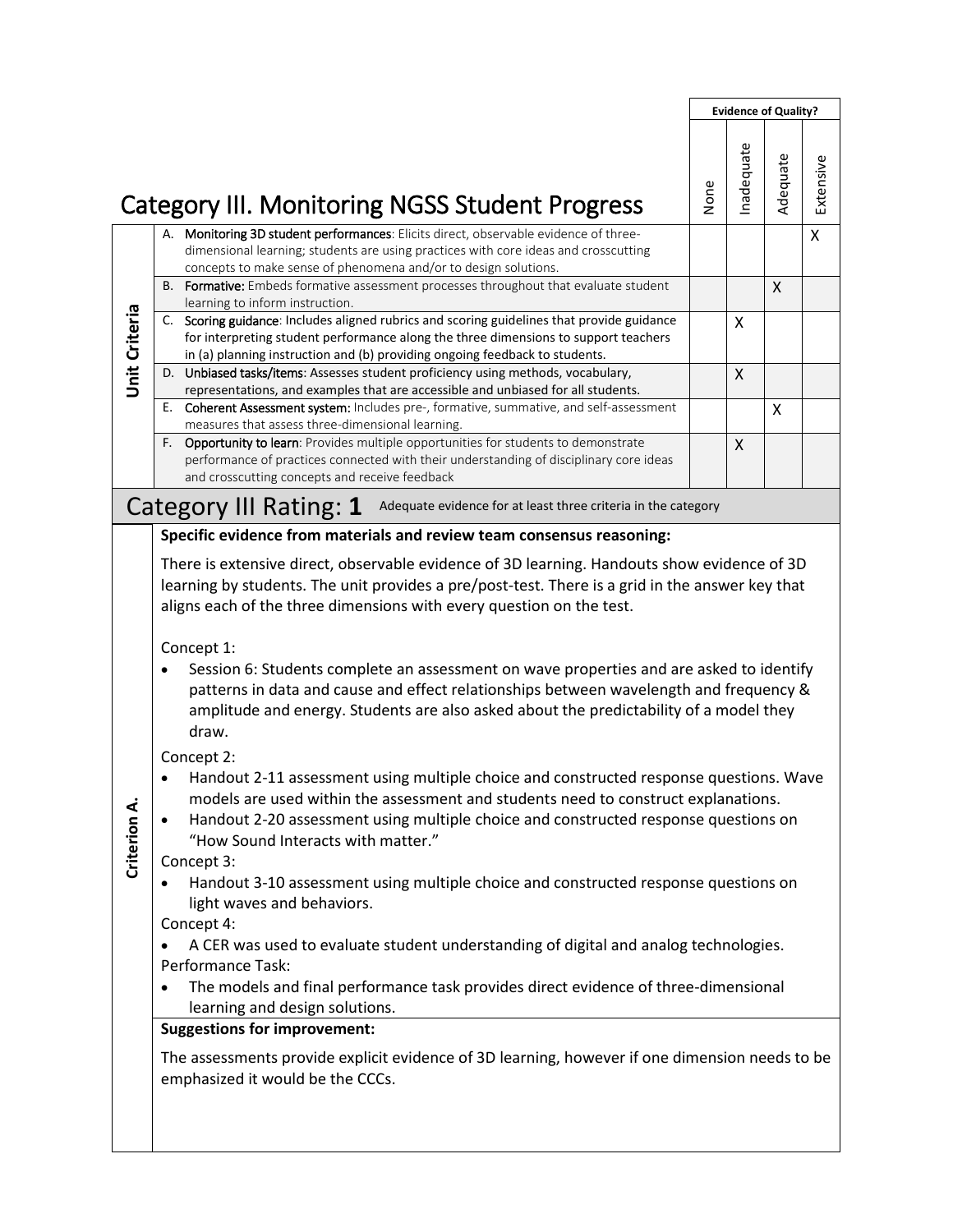|              | Specific evidence from materials and review team consensus reasoning:                                                                                                                                                                                                                                                                                                                                                                                                                                                                |
|--------------|--------------------------------------------------------------------------------------------------------------------------------------------------------------------------------------------------------------------------------------------------------------------------------------------------------------------------------------------------------------------------------------------------------------------------------------------------------------------------------------------------------------------------------------|
|              | Formative assessment is embedded in lessons but it is not always explicitly stated in the lesson<br>plans. Handouts are used extensively, but it is not clear how or when they are evaluated or if<br>students receive feedback. Although not specifically stated, each handout and learning log could<br>be used as a formative assessment.                                                                                                                                                                                         |
| Criterion B. | At the beginning of each Concept, students complete a probe to identify prior knowledge<br>$\bullet$<br>about the learning that is about to occur.<br>Each Concept ends with an evaluation which seems to be discussed for immediate feedback.<br>$\bullet$<br>No rubrics are provided.<br>Teachers are prompted throughout to ask students questions and their answers could be<br>$\bullet$<br>used to evaluate student learning.<br>Answer keys are provided for each handout to support teachers in assessing student work.      |
|              | However, no supports are provided to teachers on how to use the formative assessment data to<br>adjust or inform instruction.                                                                                                                                                                                                                                                                                                                                                                                                        |
|              | <b>Suggestions for improvement:</b>                                                                                                                                                                                                                                                                                                                                                                                                                                                                                                  |
|              | It might be helpful to explicitly reference when teachers could use a learning activity or<br>questioning technique as a formative assessment. Also, consider providing additional<br>phenomena, resources, or mini lessons that could support students when their sense-making<br>contains misconceptions or inaccuracies.                                                                                                                                                                                                          |
|              | If the learning logs are to be used as formative data, it might be useful to provide supports for<br>teachers on what to look for or key terms that should be included.                                                                                                                                                                                                                                                                                                                                                              |
|              | Specific evidence from materials and review team consensus reasoning:                                                                                                                                                                                                                                                                                                                                                                                                                                                                |
|              | All daily handouts and evaluations include keys with correct data, answers and expected<br>student responses. Rubrics and Scoring Guidelines are provided for larger assignments, but<br>rubrics are missing for other assignments.<br>In Concept 4, students have a checklist/rubric for their presentation about a digital<br>$\bullet$<br>technology, the argument about analog vs. digital synthesizers, and the CER evaluation. The<br>Performance Task gives a rubric for peers and the teacher to assess the design solution. |
|              | There is no explicit evidence of the three dimensions within the rubrics or scoring<br>$\bullet$<br>guidelines. The rubric provides more of a checklist of what needs to be included in the<br>models.                                                                                                                                                                                                                                                                                                                               |
| Criterion C. | Peer feedback:<br>Peer feedback is provided on a couple of models when using sticky notes and using a rubric<br>$\bullet$<br>for the oral argument for the debate in handout 4-4.<br>Another peer rubric is provided in handout 5-5 when assessing the final student products of                                                                                                                                                                                                                                                     |
|              | the performance task as well as a teacher rubric in handout 5-6.                                                                                                                                                                                                                                                                                                                                                                                                                                                                     |
|              | <b>Suggestions for improvement:</b>                                                                                                                                                                                                                                                                                                                                                                                                                                                                                                  |
|              | Consider using and bolding the SEPs and CCCs within the rubrics. Also, maybe provide a list of<br>words that may be needed or used for labels or in writing for teachers to search for when<br>interpreting student performance related to the DCIs.                                                                                                                                                                                                                                                                                 |
|              | It was not clear how handouts and other assignments could be used in the grade book. Is<br>everything graded? How might each assignment be weighted or fit into the final grade? Should<br>some learning activities be used just as formative data to guide and inform instruction? If so,<br>which ones? A model or suggestions of how this could be accomplished in the classroom would<br>be helpful to provide for teachers.                                                                                                     |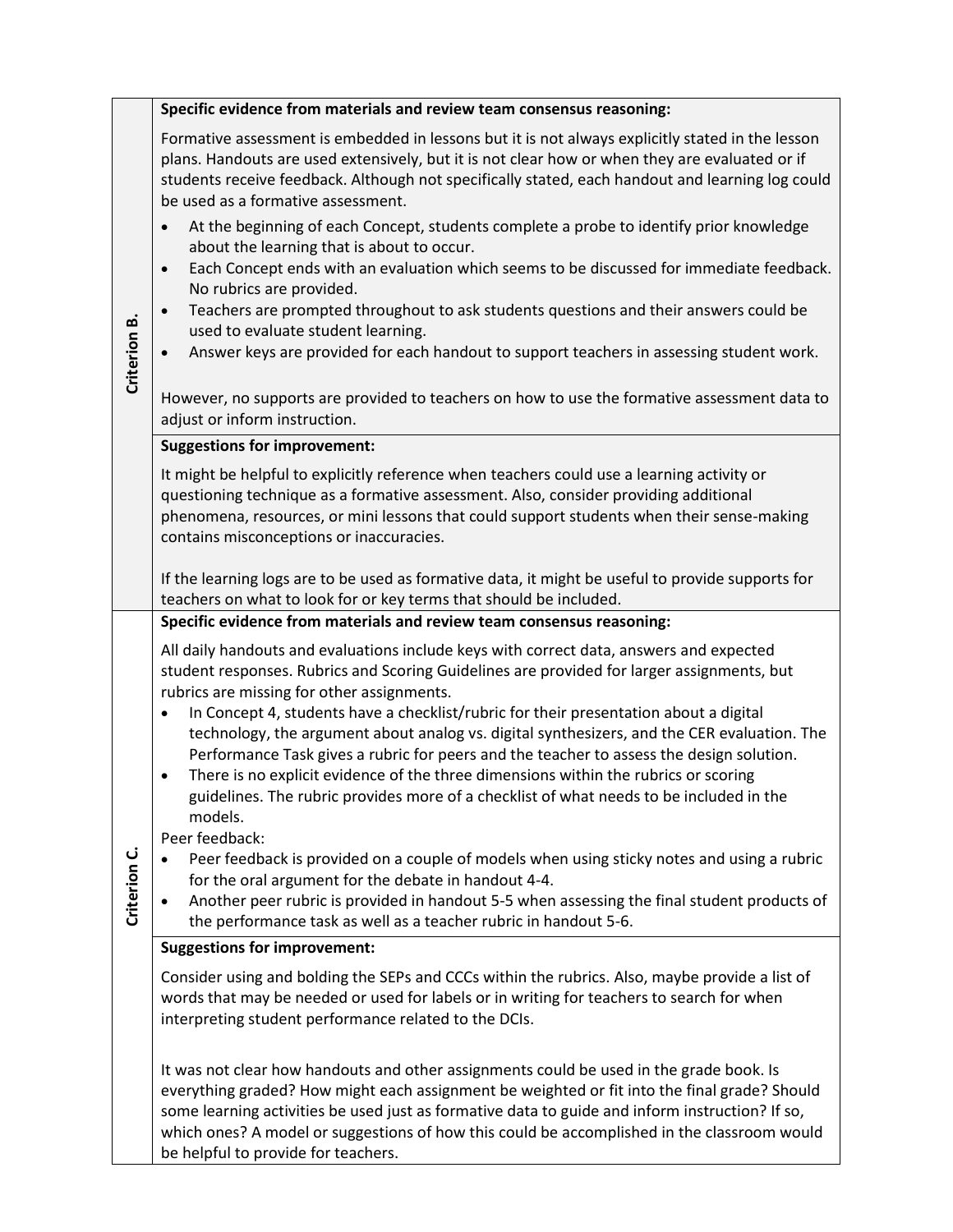|              | Specific evidence from materials and review team consensus reasoning:                                                                                                                                                                                                                                                                                                                                                                                                                                                                                                             |
|--------------|-----------------------------------------------------------------------------------------------------------------------------------------------------------------------------------------------------------------------------------------------------------------------------------------------------------------------------------------------------------------------------------------------------------------------------------------------------------------------------------------------------------------------------------------------------------------------------------|
| Criterion D. | <b>Unbiased tasks/items:</b><br>Videos of the concert experience are provided for students who may not have ever<br>attended a concert.<br>A combination of modeling and writing is used in the final performance task. A combination<br>$\bullet$<br>of writing and multiple-choice questions is used at the end of concept lesson series.<br>Vocabulary is provided throughout to help build capacity for the final performance<br>$\bullet$<br>assessment.<br>There is a heavy emphasis on written assessments during the concept lessons within the<br>$\bullet$<br>handouts. |
|              | <b>Suggestions for improvement:</b>                                                                                                                                                                                                                                                                                                                                                                                                                                                                                                                                               |
|              | Consider providing alternative ways to assess students who struggle with reading or writing.<br>If the student experiences were connected to in the beginning of the unit, then the concert<br>experience could be more culturally relevant and accessible to students.                                                                                                                                                                                                                                                                                                           |
|              | Side note: The video listed in Concept 1, Session 5 about earthquakes (destruction due to<br>earthquakes) may be sensitive for some students. A note to teachers may be suitable here.                                                                                                                                                                                                                                                                                                                                                                                            |
|              | Specific evidence from materials and review team consensus reasoning:                                                                                                                                                                                                                                                                                                                                                                                                                                                                                                             |
|              | <b>Coherent Assessment system:</b>                                                                                                                                                                                                                                                                                                                                                                                                                                                                                                                                                |
|              | A Pre/Post Assessment is provided with some constructed response, multiple choice, and<br>$\bullet$                                                                                                                                                                                                                                                                                                                                                                                                                                                                               |
|              | modeling.                                                                                                                                                                                                                                                                                                                                                                                                                                                                                                                                                                         |
|              | Pre-Learning logs are used throughout the unit in order for students to express initial ideas<br>$\bullet$                                                                                                                                                                                                                                                                                                                                                                                                                                                                        |
|              | and demonstrate sense-making throughout the lessons. Students also use their learning log                                                                                                                                                                                                                                                                                                                                                                                                                                                                                         |
|              | to review the CCCs and SEPs covered in each learning session.                                                                                                                                                                                                                                                                                                                                                                                                                                                                                                                     |
| Criterion E. | Formative-student handouts are used.<br>٠                                                                                                                                                                                                                                                                                                                                                                                                                                                                                                                                         |
|              | Summative-End of Concept Assessments and a Final Performance Task are used.<br>$\bullet$                                                                                                                                                                                                                                                                                                                                                                                                                                                                                          |
|              | Self-assessment is not consistently used but found in handout 4-4 when reviewing the<br>$\bullet$                                                                                                                                                                                                                                                                                                                                                                                                                                                                                 |
|              | research for the debate. A self-assessment rubric was provided for the CER in handout 4-5.<br><b>Suggestions for improvement:</b>                                                                                                                                                                                                                                                                                                                                                                                                                                                 |
|              |                                                                                                                                                                                                                                                                                                                                                                                                                                                                                                                                                                                   |
|              | More explicit evidence is needed for assessing the three dimensions. Incorporate more periodic                                                                                                                                                                                                                                                                                                                                                                                                                                                                                    |
|              | self-reflections on learning. Add formative assessment strategies and call out existing ones.<br>Specific evidence from materials and review team consensus reasoning:                                                                                                                                                                                                                                                                                                                                                                                                            |
|              | Provides multiple opportunities for students to demonstrate 3D learning and receive                                                                                                                                                                                                                                                                                                                                                                                                                                                                                               |
|              | feedback:                                                                                                                                                                                                                                                                                                                                                                                                                                                                                                                                                                         |
|              | There are multiple ways for students to learn the content and use the crosscutting concepts<br>$\bullet$                                                                                                                                                                                                                                                                                                                                                                                                                                                                          |
|              | and practices, but fewer choices for expressing what they have learned. There is a heavy                                                                                                                                                                                                                                                                                                                                                                                                                                                                                          |
|              | emphasis on written responses in handouts.                                                                                                                                                                                                                                                                                                                                                                                                                                                                                                                                        |
|              | Multiple Opportunities are provided for students to demonstrate performance using<br>$\bullet$                                                                                                                                                                                                                                                                                                                                                                                                                                                                                    |
| Criterion F. | handouts and the final performance task.                                                                                                                                                                                                                                                                                                                                                                                                                                                                                                                                          |
|              | Students summarize learning in Learning Logs, create a testable question and an<br>$\bullet$                                                                                                                                                                                                                                                                                                                                                                                                                                                                                      |
|              | experiment, do a research report, engage in a debate, take a written test, and complete a                                                                                                                                                                                                                                                                                                                                                                                                                                                                                         |
|              | final performance task based on the anchor phenomenon.                                                                                                                                                                                                                                                                                                                                                                                                                                                                                                                            |
|              | A few opportunities were provided for students to give and receive peer feedback.<br>$\bullet$                                                                                                                                                                                                                                                                                                                                                                                                                                                                                    |
|              | Teacher feedback was provided with a final rubric at the end of the performance task.<br><b>Suggestions for improvement:</b>                                                                                                                                                                                                                                                                                                                                                                                                                                                      |
|              | There is too heavy of an emphasis of student writing and use of handouts. Consider alternative                                                                                                                                                                                                                                                                                                                                                                                                                                                                                    |
|              | ways for students to demonstrate learning. Give them choices: making a video, creating a                                                                                                                                                                                                                                                                                                                                                                                                                                                                                          |